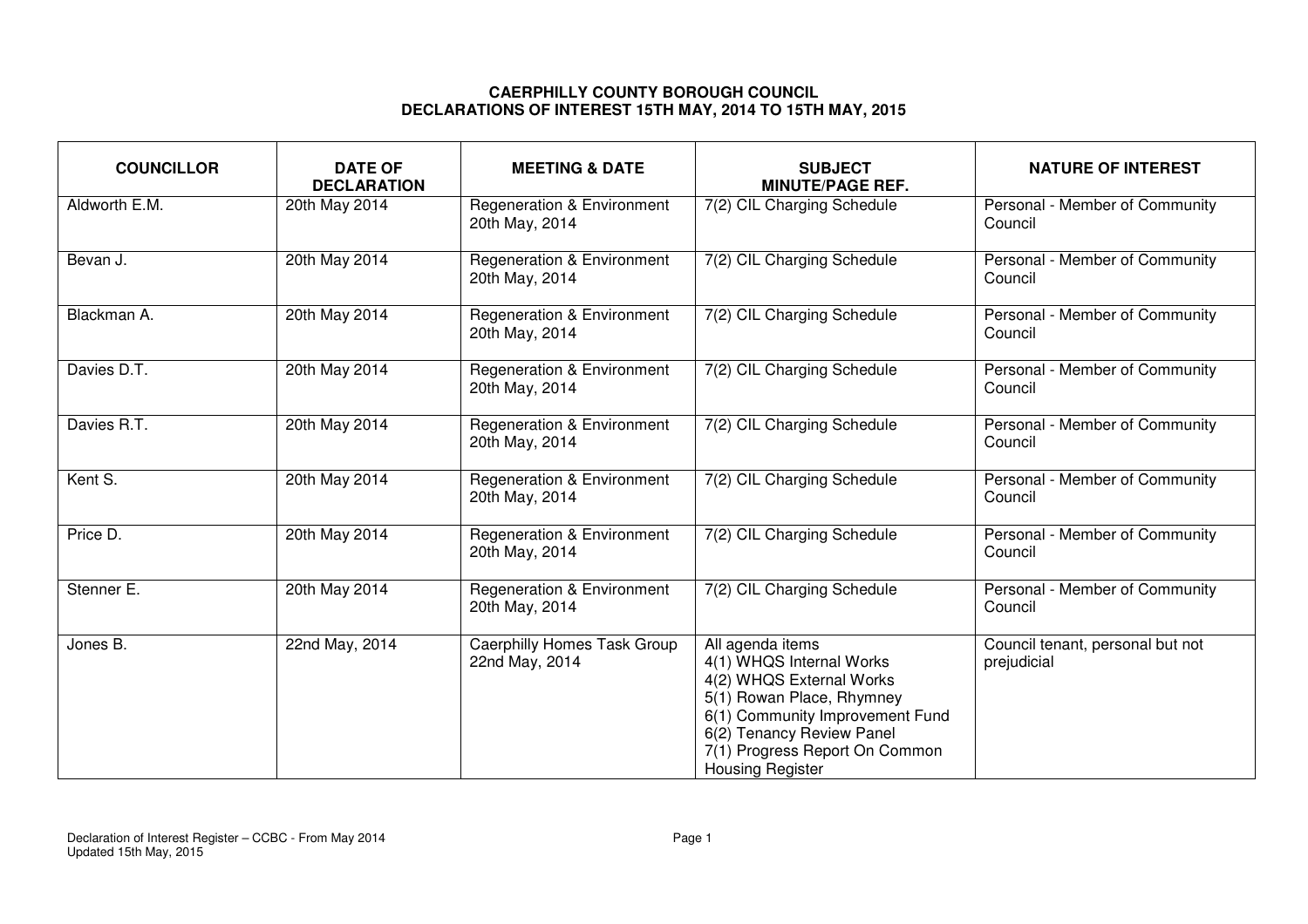| <b>COUNCILLOR</b>                       | <b>DATE OF</b><br><b>DECLARATION</b> | <b>MEETING &amp; DATE</b>                            | <b>SUBJECT</b><br><b>MINUTE/PAGE REF.</b>                                                                                                                                                                                          | <b>NATURE OF INTEREST</b>                       |
|-----------------------------------------|--------------------------------------|------------------------------------------------------|------------------------------------------------------------------------------------------------------------------------------------------------------------------------------------------------------------------------------------|-------------------------------------------------|
| Lewis A.<br>(tenant representative)     | 22nd May, 2014                       | Caerphilly Homes Task Group<br>22nd May, 2014        | All agenda items<br>4(1) WHQS Internal Works<br>4(2) WHQS External Works<br>5(1) Rowan Place, Rhymney<br>6(1) Community Improvement Fund<br>6(2) Tenancy Review Panel<br>7(1) Progress Report On Common<br><b>Housing Register</b> | Council tenant, personal but not<br>prejudicial |
| McDonnell A.<br>(tenant representative) | 22nd May, 2014                       | <b>Caerphilly Homes Task Group</b><br>22nd May, 2014 | All agenda items<br>4(1) WHQS Internal Works<br>4(2) WHQS External Works<br>5(1) Rowan Place, Rhymney<br>6(1) Community Improvement Fund<br>6(2) Tenancy Review Panel<br>7(1) Progress Report On Common<br>Housing Register        | Council tenant, personal but not<br>prejudicial |
| Jones S.<br>(tenant representative)     | 22nd May, 2014                       | <b>Caerphilly Homes Task Group</b><br>22nd May, 2014 | All agenda items<br>4(1) WHQS Internal Works<br>4(2) WHQS External Works<br>5(1) Rowan Place, Rhymney<br>6(1) Community Improvement Fund<br>6(2) Tenancy Review Panel<br>7(1) Progress Report On Common<br><b>Housing Register</b> | Council tenant, personal but not<br>prejudicial |
| Davies C.<br>(tenant representative)    | 22nd May, 2014                       | <b>Caerphilly Homes Task Group</b><br>22nd May, 2014 | All agenda items<br>4(1) WHQS Internal Works<br>4(2) WHQS External Works<br>5(1) Rowan Place, Rhymney<br>6(1) Community Improvement Fund<br>6(2) Tenancy Review Panel<br>7(1) Progress Report On Common<br><b>Housing Register</b> | Council tenant, personal but not<br>prejudicial |
| Moore J.<br>(tenant representative)     | 22nd May, 2014                       | <b>Caerphilly Homes Task Group</b><br>22nd May, 2014 | All agenda items<br>4(1) WHQS Internal Works<br>4(2) WHQS External Works<br>5(1) Rowan Place, Rhymney<br>6(1) Community Improvement Fund<br>6(2) Tenancy Review Panel                                                              | Council tenant, personal but not<br>prejudicial |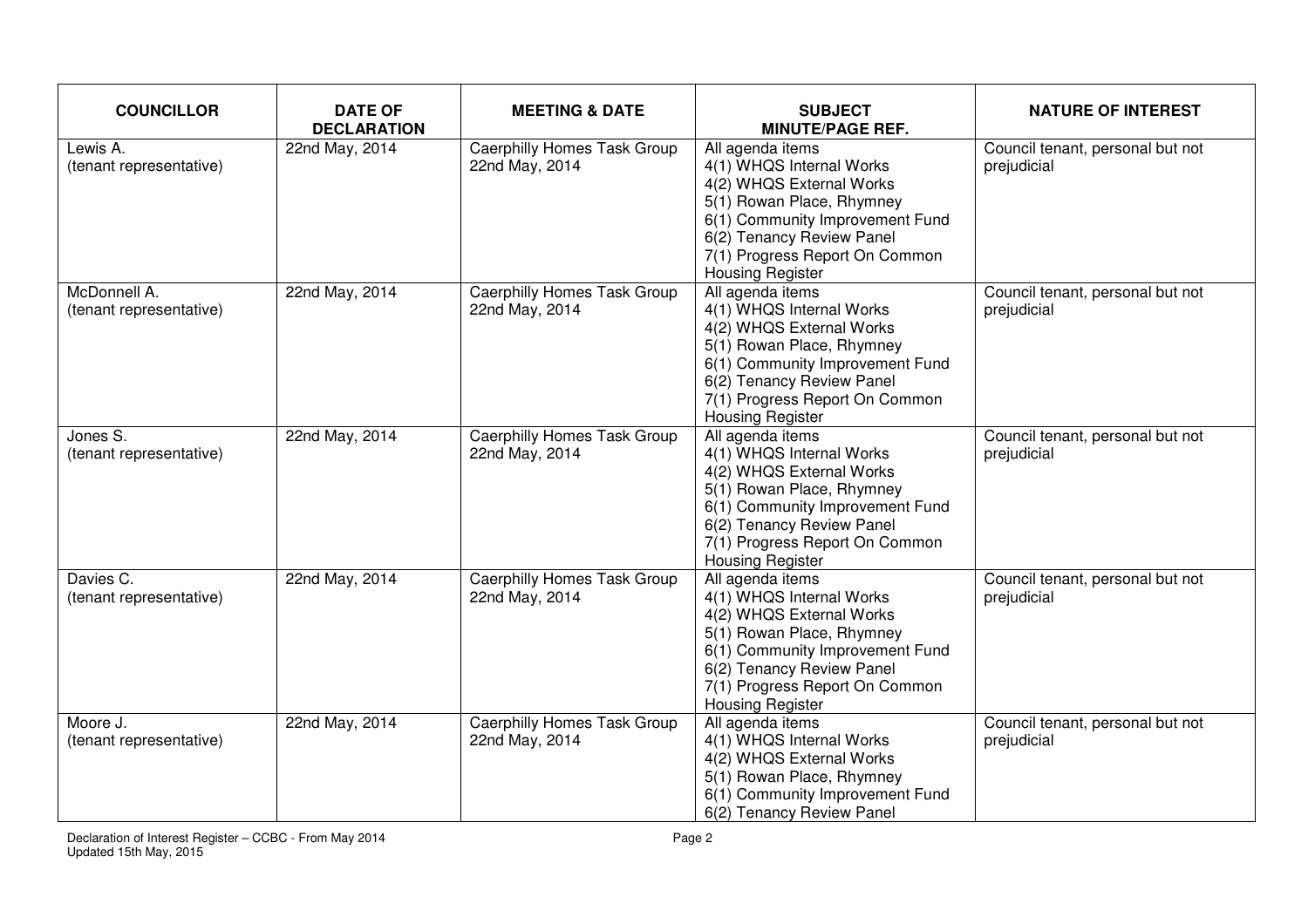| <b>COUNCILLOR</b> | <b>DATE OF</b><br><b>DECLARATION</b> | <b>MEETING &amp; DATE</b>                                                            | <b>SUBJECT</b><br><b>MINUTE/PAGE REF.</b>                                                                                                | <b>NATURE OF INTEREST</b>                                                                                                                                                                                                                                                    |
|-------------------|--------------------------------------|--------------------------------------------------------------------------------------|------------------------------------------------------------------------------------------------------------------------------------------|------------------------------------------------------------------------------------------------------------------------------------------------------------------------------------------------------------------------------------------------------------------------------|
|                   |                                      |                                                                                      | 7(1) Progress Report On Common<br><b>Housing Register</b>                                                                                |                                                                                                                                                                                                                                                                              |
| Summers J.        | 28th May, 2014                       | Special Policy & Resources<br><b>Scrutiny Committee</b><br>28th May, 2014            | 3(1) Procurement route for proposed<br>new secondary school at Oakdale<br>plateau                                                        | Governor at Oakdale and<br>Pontllanfraith comprehensive<br>(respectively).                                                                                                                                                                                                   |
| Kirby G.          | 28th May, 2014                       | <b>Special Policy &amp; Resources</b><br><b>Scrutiny Committee</b><br>28th May, 2014 | 3(1) Procurement route for proposed<br>new secondary school at Oakdale<br>plateau                                                        | Governor at Oakdale and<br>Pontllanfraith comprehensive<br>(respectively).                                                                                                                                                                                                   |
| Rees D.           | 28th May, 2014                       | Special Policy & Resources<br><b>Scrutiny Committee</b><br>28th May, 2014            | 3(1) Procurement route for proposed<br>new secondary school at Oakdale<br>plateau                                                        | Chair of Unison                                                                                                                                                                                                                                                              |
| Aldworth E.M.     | 10th June, 2014                      | Council<br>10th June, 2014                                                           | Community Infrastructure Levy (CIL) -<br>Approval and Implementation Of The<br>Caerphilly County Borough CIL<br><b>Charging Schedule</b> | Declared a personal interest in this<br>item (as Community/Town<br>Councillors). In that they have a<br>personal interest it would not be<br>prejudicial and as such the Code of<br>Conduct did not prevent them from<br>taking part in the discussion or voting<br>thereon. |
| Bevan G.          | 10th June, 2014                      | Council<br>10th June, 2014                                                           | Community Infrastructure Levy (CIL) -<br>Approval and Implementation Of The<br>Caerphilly County Borough CIL<br><b>Charging Schedule</b> | Declared a personal interest in this<br>item (as Community/Town<br>Councillors). In that they have a<br>personal interest it would not be<br>prejudicial and as such the Code of<br>Conduct did not prevent them from<br>taking part in the discussion or voting<br>thereon. |
| Bevan J.          | 10th June, 2014                      | Council<br>10th June, 2014                                                           | Community Infrastructure Levy (CIL) -<br>Approval and Implementation Of The<br>Caerphilly County Borough CIL<br><b>Charging Schedule</b> | Declared a personal interest in this<br>item (as Community/Town<br>Councillors). In that they have a<br>personal interest it would not be<br>prejudicial and as such the Code of<br>Conduct did not prevent them from<br>taking part in the discussion or voting<br>thereon. |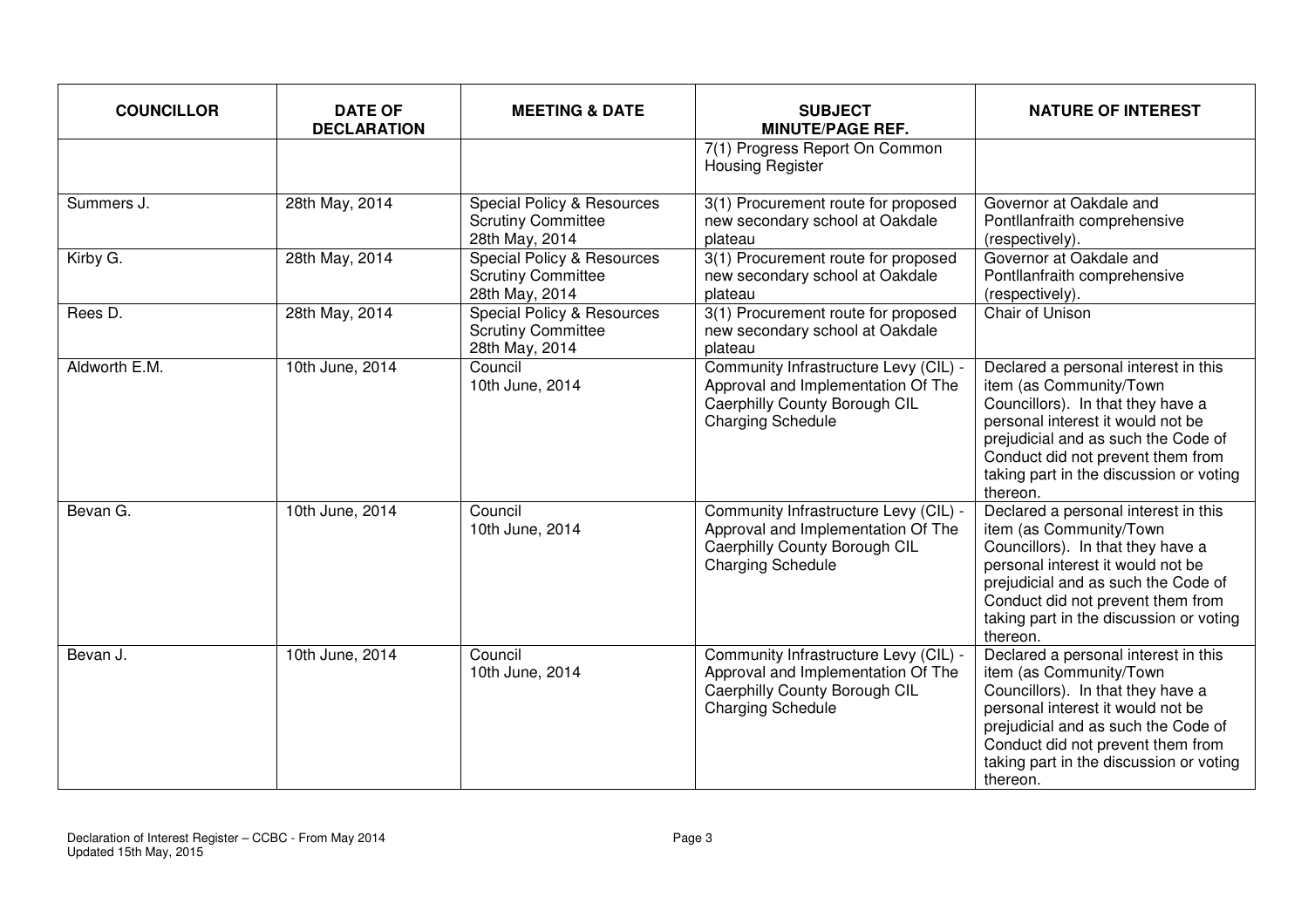| <b>COUNCILLOR</b> | <b>DATE OF</b><br><b>DECLARATION</b> | <b>MEETING &amp; DATE</b>  | <b>SUBJECT</b><br><b>MINUTE/PAGE REF.</b>                                                                                                | <b>NATURE OF INTEREST</b>                                                                                                                                                                                                                                                    |
|-------------------|--------------------------------------|----------------------------|------------------------------------------------------------------------------------------------------------------------------------------|------------------------------------------------------------------------------------------------------------------------------------------------------------------------------------------------------------------------------------------------------------------------------|
| Bolter D.         | 10th June, 2014                      | Council<br>10th June, 2014 | Community Infrastructure Levy (CIL) -<br>Approval and Implementation Of The<br>Caerphilly County Borough CIL<br><b>Charging Schedule</b> | Declared a personal interest in this<br>item (as Community/Town<br>Councillors). In that they have a<br>personal interest it would not be<br>prejudicial and as such the Code of<br>Conduct did not prevent them from<br>taking part in the discussion or voting<br>thereon. |
| Cook P.           | 10th June, 2014                      | Council<br>10th June, 2014 | Community Infrastructure Levy (CIL) -<br>Approval and Implementation Of The<br>Caerphilly County Borough CIL<br><b>Charging Schedule</b> | Declared a personal interest in this<br>item (as Community/Town<br>Councillors). In that they have a<br>personal interest it would not be<br>prejudicial and as such the Code of<br>Conduct did not prevent them from<br>taking part in the discussion or voting<br>thereon. |
| David H.W.        | 10th June, 2014                      | Council<br>10th June, 2014 | Community Infrastructure Levy (CIL) -<br>Approval and Implementation Of The<br>Caerphilly County Borough CIL<br><b>Charging Schedule</b> | Declared a personal interest in this<br>item (as Community/Town<br>Councillors). In that they have a<br>personal interest it would not be<br>prejudicial and as such the Code of<br>Conduct did not prevent them from<br>taking part in the discussion or voting<br>thereon. |
| David W.          | 10th June, 2014                      | Council<br>10th June, 2014 | Community Infrastructure Levy (CIL) -<br>Approval and Implementation Of The<br>Caerphilly County Borough CIL<br><b>Charging Schedule</b> | Declared a personal interest in this<br>item (as Community/Town<br>Councillors). In that they have a<br>personal interest it would not be<br>prejudicial and as such the Code of<br>Conduct did not prevent them from<br>taking part in the discussion or voting<br>thereon. |
| Davies D.T.       | 10th June, 2014                      | Council<br>10th June, 2014 | Community Infrastructure Levy (CIL) -<br>Approval and Implementation Of The<br>Caerphilly County Borough CIL<br><b>Charging Schedule</b> | Declared a personal interest in this<br>item (as Community/Town<br>Councillors). In that they have a<br>personal interest it would not be<br>prejudicial and as such the Code of<br>Conduct did not prevent them from                                                        |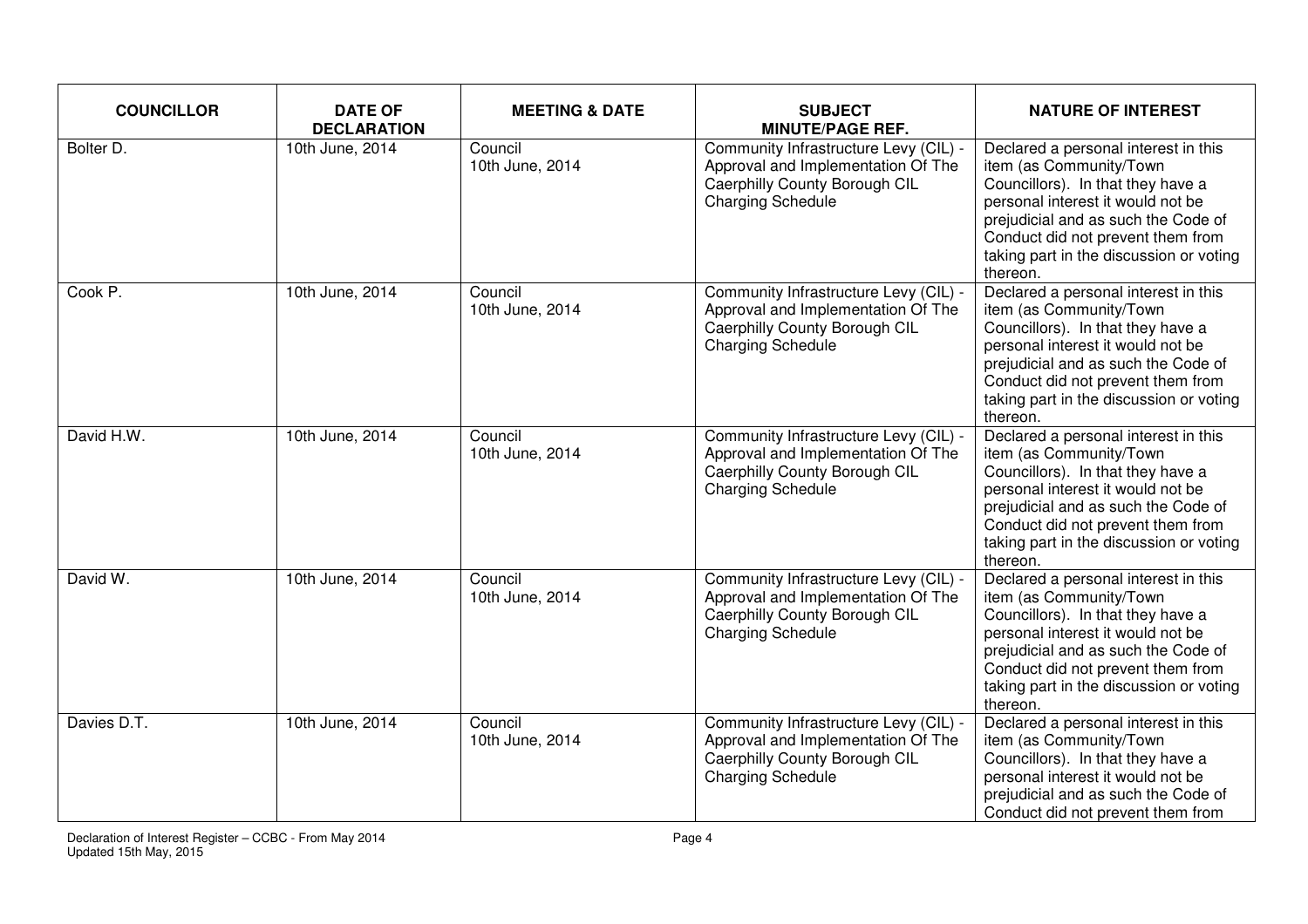| <b>COUNCILLOR</b> | <b>DATE OF</b><br><b>DECLARATION</b> | <b>MEETING &amp; DATE</b>  | <b>SUBJECT</b><br><b>MINUTE/PAGE REF.</b>                                                                                                | <b>NATURE OF INTEREST</b>                                                                                                                                                                                                                                                    |
|-------------------|--------------------------------------|----------------------------|------------------------------------------------------------------------------------------------------------------------------------------|------------------------------------------------------------------------------------------------------------------------------------------------------------------------------------------------------------------------------------------------------------------------------|
|                   |                                      |                            |                                                                                                                                          | taking part in the discussion or voting<br>thereon.                                                                                                                                                                                                                          |
| Davies R.T.       | 10th June, 2014                      | Council<br>10th June, 2014 | Community Infrastructure Levy (CIL) -<br>Approval and Implementation Of The<br>Caerphilly County Borough CIL<br>Charging Schedule        | Declared a personal interest in this<br>item (as Community/Town<br>Councillors). In that they have a<br>personal interest it would not be<br>prejudicial and as such the Code of<br>Conduct did not prevent them from<br>taking part in the discussion or voting<br>thereon. |
| Forehead C.       | 10th June, 2014                      | Council<br>10th June, 2014 | Community Infrastructure Levy (CIL) -<br>Approval and Implementation Of The<br>Caerphilly County Borough CIL<br><b>Charging Schedule</b> | Declared a personal interest in this<br>item (as Community/Town<br>Councillors). In that they have a<br>personal interest it would not be<br>prejudicial and as such the Code of<br>Conduct did not prevent them from<br>taking part in the discussion or voting<br>thereon. |
| Forehead E.       | 10th June, 2014                      | Council<br>10th June, 2014 | Community Infrastructure Levy (CIL) -<br>Approval and Implementation Of The<br>Caerphilly County Borough CIL<br><b>Charging Schedule</b> | Declared a personal interest in this<br>item (as Community/Town<br>Councillors). In that they have a<br>personal interest it would not be<br>prejudicial and as such the Code of<br>Conduct did not prevent them from<br>taking part in the discussion or voting<br>thereon. |
| Fussell J.E.      | 10th June, 2014                      | Council<br>10th June, 2014 | Community Infrastructure Levy (CIL) -<br>Approval and Implementation Of The<br>Caerphilly County Borough CIL<br><b>Charging Schedule</b> | Declared a personal interest in this<br>item (as Community/Town<br>Councillors). In that they have a<br>personal interest it would not be<br>prejudicial and as such the Code of<br>Conduct did not prevent them from<br>taking part in the discussion or voting<br>thereon. |
| Gale J.           | 10th June, 2014                      | Council<br>10th June, 2014 | Community Infrastructure Levy (CIL) -<br>Approval and Implementation Of The<br>Caerphilly County Borough CIL                             | Declared a personal interest in this<br>item (as Community/Town<br>Councillors). In that they have a                                                                                                                                                                         |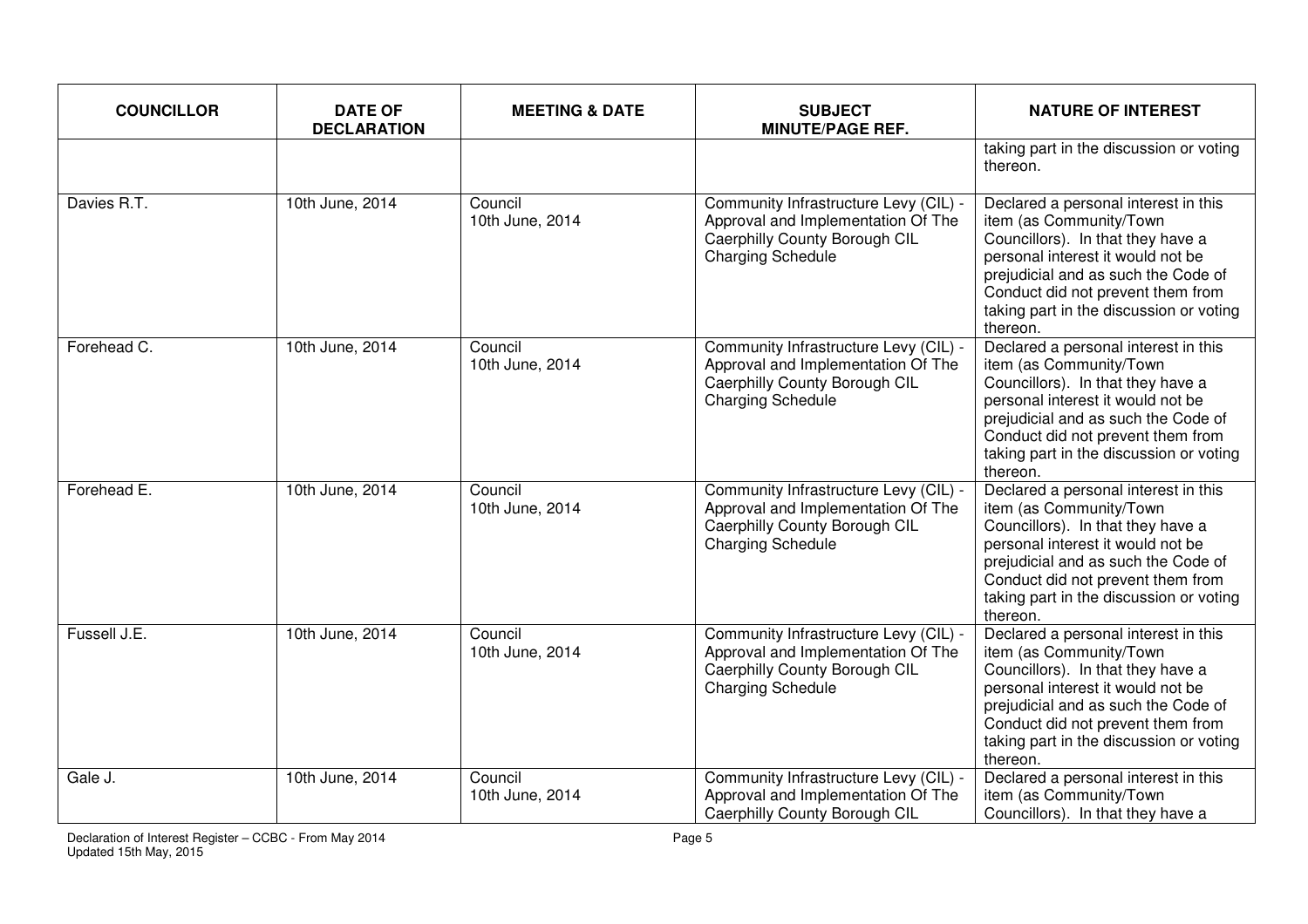| <b>COUNCILLOR</b> | <b>DATE OF</b><br><b>DECLARATION</b> | <b>MEETING &amp; DATE</b>  | <b>SUBJECT</b><br><b>MINUTE/PAGE REF.</b>                                                                                                | <b>NATURE OF INTEREST</b>                                                                                                                                                                                                                                                    |
|-------------------|--------------------------------------|----------------------------|------------------------------------------------------------------------------------------------------------------------------------------|------------------------------------------------------------------------------------------------------------------------------------------------------------------------------------------------------------------------------------------------------------------------------|
|                   |                                      |                            | <b>Charging Schedule</b>                                                                                                                 | personal interest it would not be<br>prejudicial and as such the Code of<br>Conduct did not prevent them from<br>taking part in the discussion or voting<br>thereon.                                                                                                         |
| Gardiner L.       | 10th June, 2014                      | Council<br>10th June, 2014 | Community Infrastructure Levy (CIL) -<br>Approval and Implementation Of The<br>Caerphilly County Borough CIL<br><b>Charging Schedule</b> | Declared a personal interest in this<br>item (as Community/Town<br>Councillors). In that they have a<br>personal interest it would not be<br>prejudicial and as such the Code of<br>Conduct did not prevent them from<br>taking part in the discussion or voting<br>thereon. |
| George N.         | 10th June, 2014                      | Council<br>10th June, 2014 | Community Infrastructure Levy (CIL) -<br>Approval and Implementation Of The<br>Caerphilly County Borough CIL<br><b>Charging Schedule</b> | Declared a personal interest in this<br>item (as Community/Town<br>Councillors). In that they have a<br>personal interest it would not be<br>prejudicial and as such the Code of<br>Conduct did not prevent them from<br>taking part in the discussion or voting<br>thereon. |
| Hardacre D.T.     | 10th June, 2014                      | Council<br>10th June, 2014 | Community Infrastructure Levy (CIL) -<br>Approval and Implementation Of The<br>Caerphilly County Borough CIL<br><b>Charging Schedule</b> | Declared a personal interest in this<br>item (as Community/Town<br>Councillors). In that they have a<br>personal interest it would not be<br>prejudicial and as such the Code of<br>Conduct did not prevent them from<br>taking part in the discussion or voting<br>thereon. |
| Havard D.         | 10th June, 2014                      | Council<br>10th June, 2014 | Community Infrastructure Levy (CIL) -<br>Approval and Implementation Of The<br>Caerphilly County Borough CIL<br><b>Charging Schedule</b> | Declared a personal interest in this<br>item (as Community/Town<br>Councillors). In that they have a<br>personal interest it would not be<br>prejudicial and as such the Code of<br>Conduct did not prevent them from<br>taking part in the discussion or voting<br>thereon. |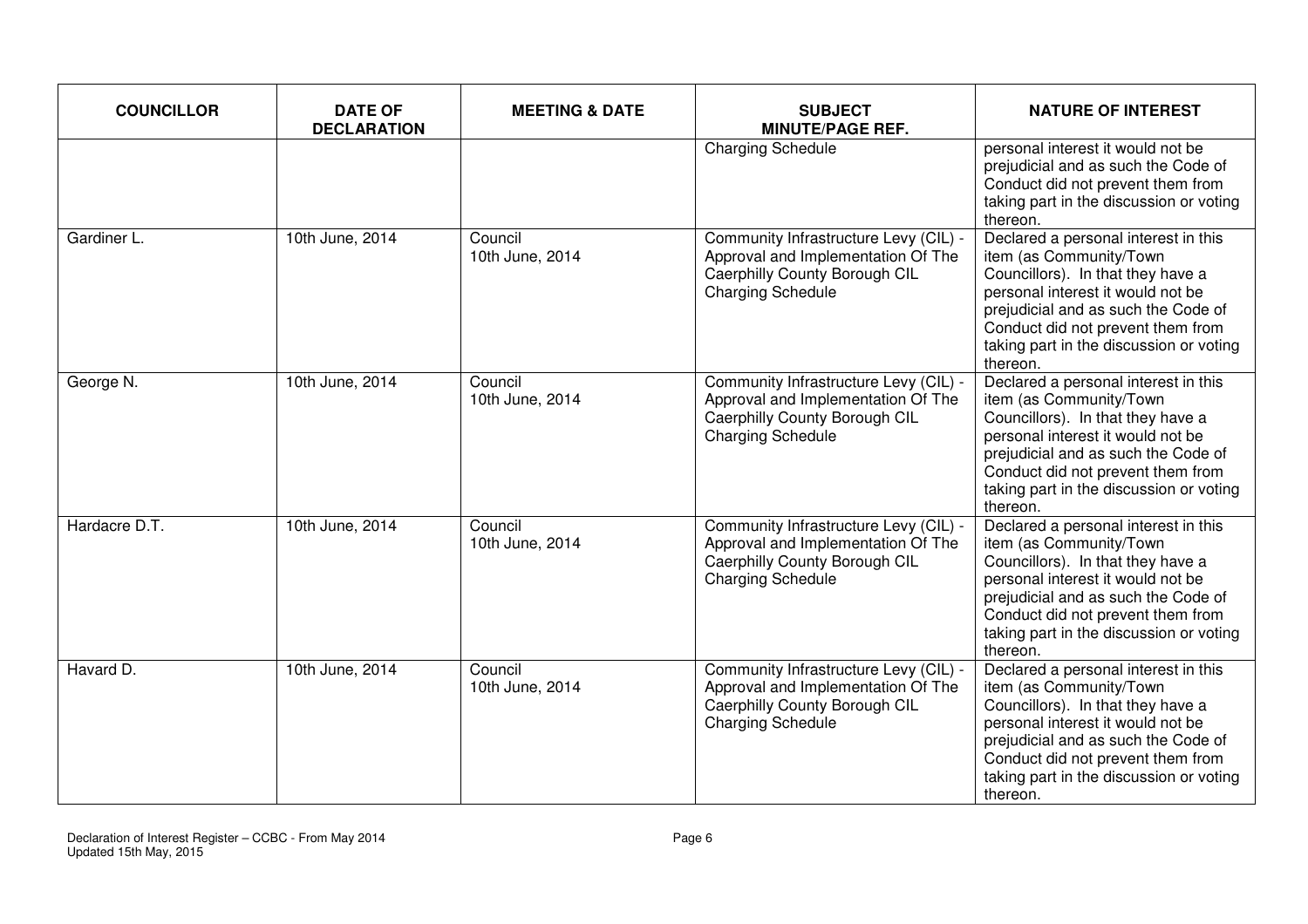| <b>COUNCILLOR</b> | <b>DATE OF</b><br><b>DECLARATION</b> | <b>MEETING &amp; DATE</b>  | <b>SUBJECT</b><br><b>MINUTE/PAGE REF.</b>                                                                                                | <b>NATURE OF INTEREST</b>                                                                                                                                                                                                                                                    |
|-------------------|--------------------------------------|----------------------------|------------------------------------------------------------------------------------------------------------------------------------------|------------------------------------------------------------------------------------------------------------------------------------------------------------------------------------------------------------------------------------------------------------------------------|
| Higgs A.G.        | 10th June, 2014                      | Council<br>10th June, 2014 | Community Infrastructure Levy (CIL) -<br>Approval and Implementation Of The<br>Caerphilly County Borough CIL<br><b>Charging Schedule</b> | Declared a personal interest in this<br>item (as Community/Town<br>Councillors). In that they have a<br>personal interest it would not be<br>prejudicial and as such the Code of<br>Conduct did not prevent them from<br>taking part in the discussion or voting<br>thereon. |
| Hughes G.J.       | 10th June, 2014                      | Council<br>10th June, 2014 | Community Infrastructure Levy (CIL) -<br>Approval and Implementation Of The<br>Caerphilly County Borough CIL<br><b>Charging Schedule</b> | Declared a personal interest in this<br>item (as Community/Town<br>Councillors). In that they have a<br>personal interest it would not be<br>prejudicial and as such the Code of<br>Conduct did not prevent them from<br>taking part in the discussion or voting<br>thereon. |
| James M.          | 10th June, 2014                      | Council<br>10th June, 2014 | Community Infrastructure Levy (CIL) -<br>Approval and Implementation Of The<br>Caerphilly County Borough CIL<br><b>Charging Schedule</b> | Declared a personal interest in this<br>item (as Community/Town<br>Councillors). In that they have a<br>personal interest it would not be<br>prejudicial and as such the Code of<br>Conduct did not prevent them from<br>taking part in the discussion or voting<br>thereon. |
| Jones B.A.        | 10th June, 2014                      | Council<br>10th June, 2014 | Community Infrastructure Levy (CIL) -<br>Approval and Implementation Of The<br>Caerphilly County Borough CIL<br><b>Charging Schedule</b> | Declared a personal interest in this<br>item (as Community/Town<br>Councillors). In that they have a<br>personal interest it would not be<br>prejudicial and as such the Code of<br>Conduct did not prevent them from<br>taking part in the discussion or voting<br>thereon. |
| Kent S.           | 10th June, 2014                      | Council<br>10th June, 2014 | Community Infrastructure Levy (CIL) -<br>Approval and Implementation Of The<br>Caerphilly County Borough CIL<br><b>Charging Schedule</b> | Declared a personal interest in this<br>item (as Community/Town<br>Councillors). In that they have a<br>personal interest it would not be<br>prejudicial and as such the Code of<br>Conduct did not prevent them from                                                        |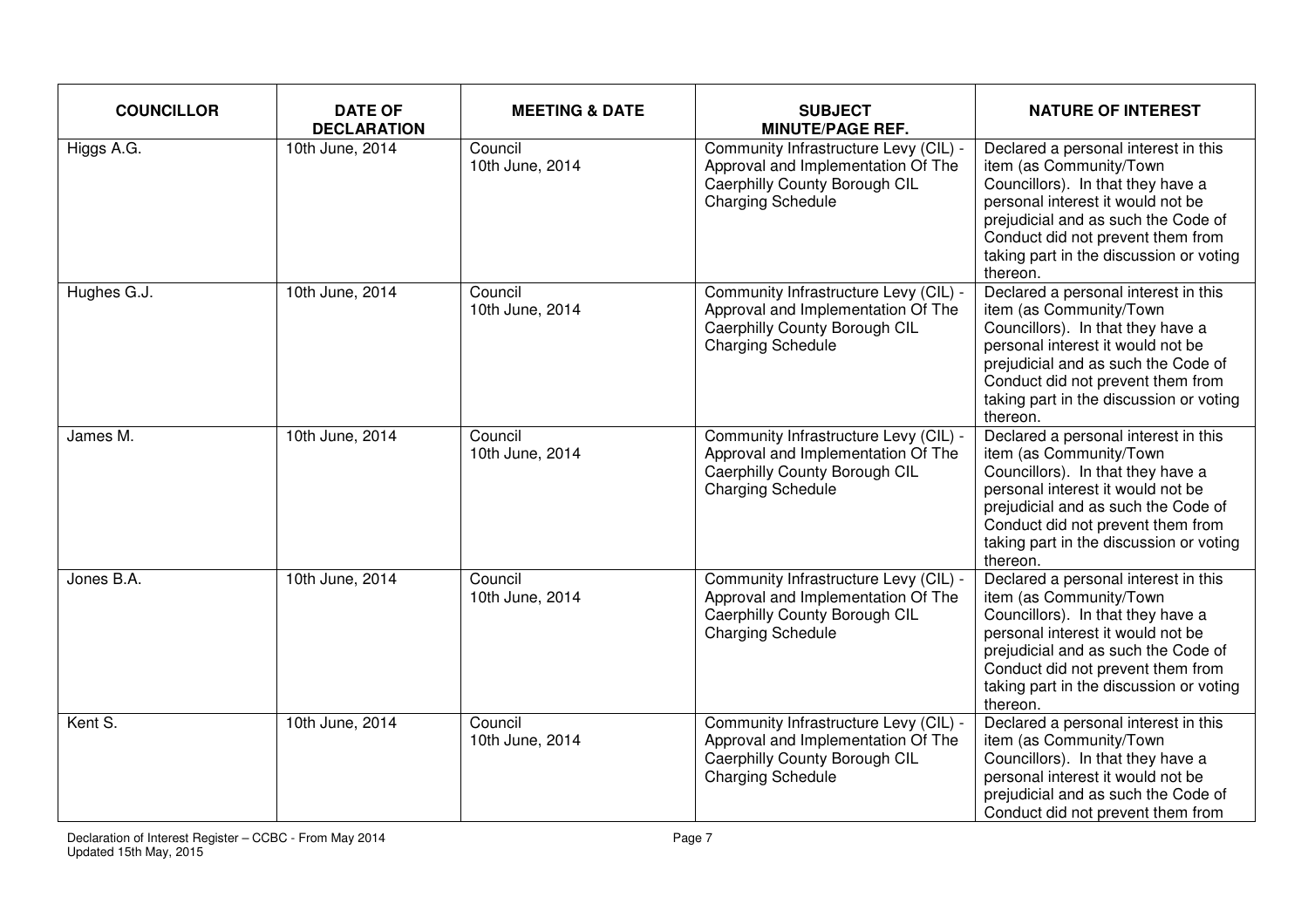| <b>COUNCILLOR</b> | <b>DATE OF</b><br><b>DECLARATION</b> | <b>MEETING &amp; DATE</b>  | <b>SUBJECT</b><br><b>MINUTE/PAGE REF.</b>                                                                                                | <b>NATURE OF INTEREST</b>                                                                                                                                                                                                                                                    |
|-------------------|--------------------------------------|----------------------------|------------------------------------------------------------------------------------------------------------------------------------------|------------------------------------------------------------------------------------------------------------------------------------------------------------------------------------------------------------------------------------------------------------------------------|
|                   |                                      |                            |                                                                                                                                          | taking part in the discussion or voting<br>thereon.                                                                                                                                                                                                                          |
| Mann C.P.         | 10th June, 2014                      | Council<br>10th June, 2014 | Community Infrastructure Levy (CIL) -<br>Approval and Implementation Of The<br>Caerphilly County Borough CIL<br>Charging Schedule        | Declared a personal interest in this<br>item (as Community/Town<br>Councillors). In that they have a<br>personal interest it would not be<br>prejudicial and as such the Code of<br>Conduct did not prevent them from<br>taking part in the discussion or voting<br>thereon. |
| Price D.          | 10th June, 2014                      | Council<br>10th June, 2014 | Community Infrastructure Levy (CIL) -<br>Approval and Implementation Of The<br>Caerphilly County Borough CIL<br><b>Charging Schedule</b> | Declared a personal interest in this<br>item (as Community/Town<br>Councillors). In that they have a<br>personal interest it would not be<br>prejudicial and as such the Code of<br>Conduct did not prevent them from<br>taking part in the discussion or voting<br>thereon. |
| Pritchard J.      | 10th June, 2014                      | Council<br>10th June, 2014 | Community Infrastructure Levy (CIL) -<br>Approval and Implementation Of The<br>Caerphilly County Borough CIL<br><b>Charging Schedule</b> | Declared a personal interest in this<br>item (as Community/Town<br>Councillors). In that they have a<br>personal interest it would not be<br>prejudicial and as such the Code of<br>Conduct did not prevent them from<br>taking part in the discussion or voting<br>thereon. |
| Pritchard J.A.    | 10th June, 2014                      | Council<br>10th June, 2014 | Community Infrastructure Levy (CIL) -<br>Approval and Implementation Of The<br>Caerphilly County Borough CIL<br><b>Charging Schedule</b> | Declared a personal interest in this<br>item (as Community/Town<br>Councillors). In that they have a<br>personal interest it would not be<br>prejudicial and as such the Code of<br>Conduct did not prevent them from<br>taking part in the discussion or voting<br>thereon. |
| Roberts J.E.      | 10th June, 2014                      | Council<br>10th June, 2014 | Community Infrastructure Levy (CIL) -<br>Approval and Implementation Of The<br>Caerphilly County Borough CIL                             | Declared a personal interest in this<br>item (as Community/Town<br>Councillors). In that they have a                                                                                                                                                                         |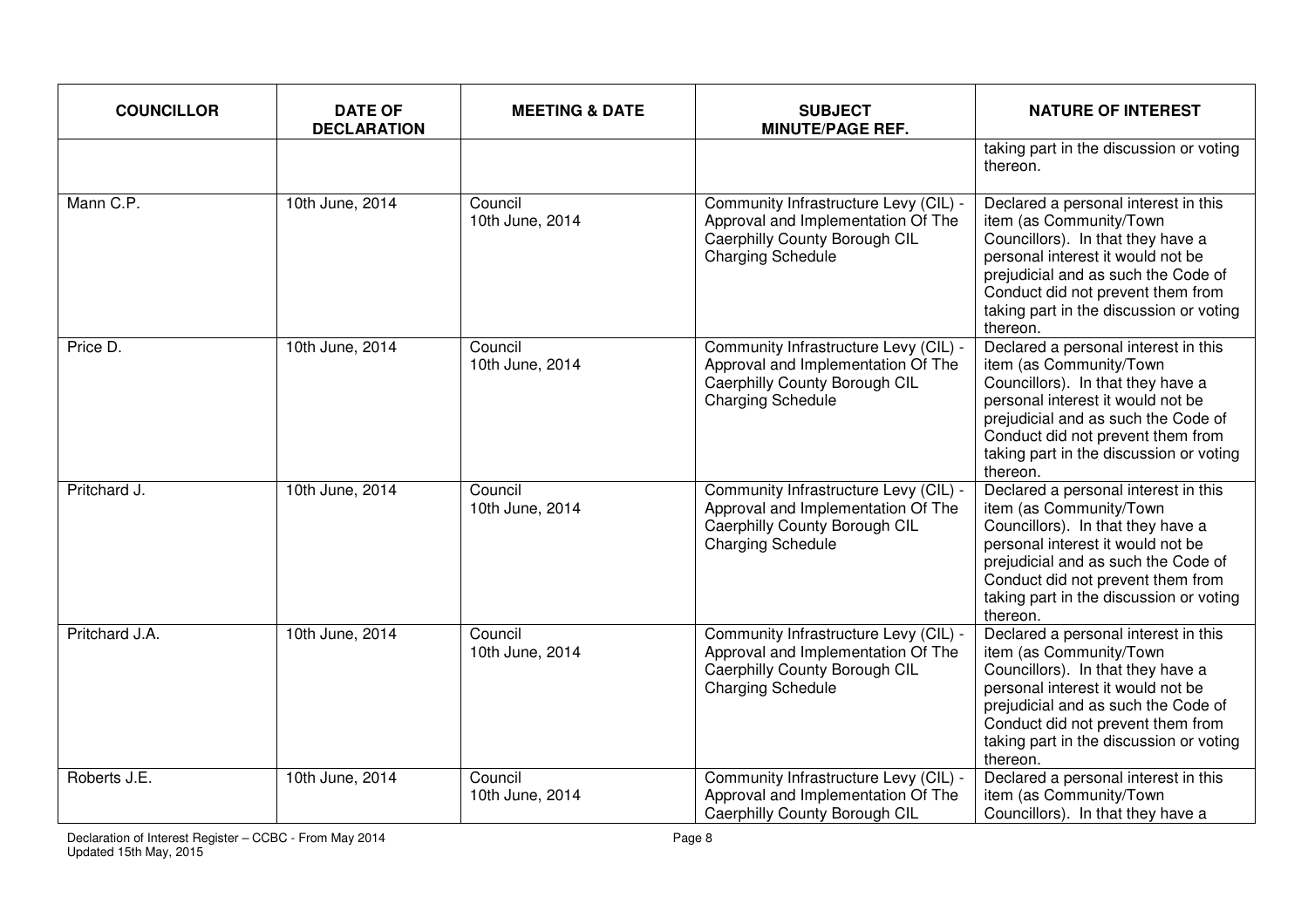| <b>COUNCILLOR</b> | <b>DATE OF</b><br><b>DECLARATION</b> | <b>MEETING &amp; DATE</b>  | <b>SUBJECT</b><br><b>MINUTE/PAGE REF.</b>                                                                                                | <b>NATURE OF INTEREST</b>                                                                                                                                                                                                                                                    |
|-------------------|--------------------------------------|----------------------------|------------------------------------------------------------------------------------------------------------------------------------------|------------------------------------------------------------------------------------------------------------------------------------------------------------------------------------------------------------------------------------------------------------------------------|
|                   |                                      |                            | <b>Charging Schedule</b>                                                                                                                 | personal interest it would not be<br>prejudicial and as such the Code of<br>Conduct did not prevent them from<br>taking part in the discussion or voting<br>thereon.                                                                                                         |
| Sargent M.E.      | 10th June, 2014                      | Council<br>10th June, 2014 | Community Infrastructure Levy (CIL) -<br>Approval and Implementation Of The<br>Caerphilly County Borough CIL<br><b>Charging Schedule</b> | Declared a personal interest in this<br>item (as Community/Town<br>Councillors). In that they have a<br>personal interest it would not be<br>prejudicial and as such the Code of<br>Conduct did not prevent them from<br>taking part in the discussion or voting<br>thereon. |
| Stenner E.        | 10th June, 2014                      | Council<br>10th June, 2014 | Community Infrastructure Levy (CIL) -<br>Approval and Implementation Of The<br>Caerphilly County Borough CIL<br><b>Charging Schedule</b> | Declared a personal interest in this<br>item (as Community/Town<br>Councillors). In that they have a<br>personal interest it would not be<br>prejudicial and as such the Code of<br>Conduct did not prevent them from<br>taking part in the discussion or voting<br>thereon. |
| Taylor J.         | 10th June, 2014                      | Council<br>10th June, 2014 | Community Infrastructure Levy (CIL) -<br>Approval and Implementation Of The<br>Caerphilly County Borough CIL<br><b>Charging Schedule</b> | Declared a personal interest in this<br>item (as Community/Town<br>Councillors). In that they have a<br>personal interest it would not be<br>prejudicial and as such the Code of<br>Conduct did not prevent them from<br>taking part in the discussion or voting<br>thereon. |
| Woodyatt R.       | 10th June, 2014                      | Council<br>10th June, 2014 | Community Infrastructure Levy (CIL) -<br>Approval and Implementation Of The<br>Caerphilly County Borough CIL<br><b>Charging Schedule</b> | Declared a personal interest in this<br>item (as Community/Town<br>Councillors). In that they have a<br>personal interest it would not be<br>prejudicial and as such the Code of<br>Conduct did not prevent them from<br>taking part in the discussion or voting<br>thereon. |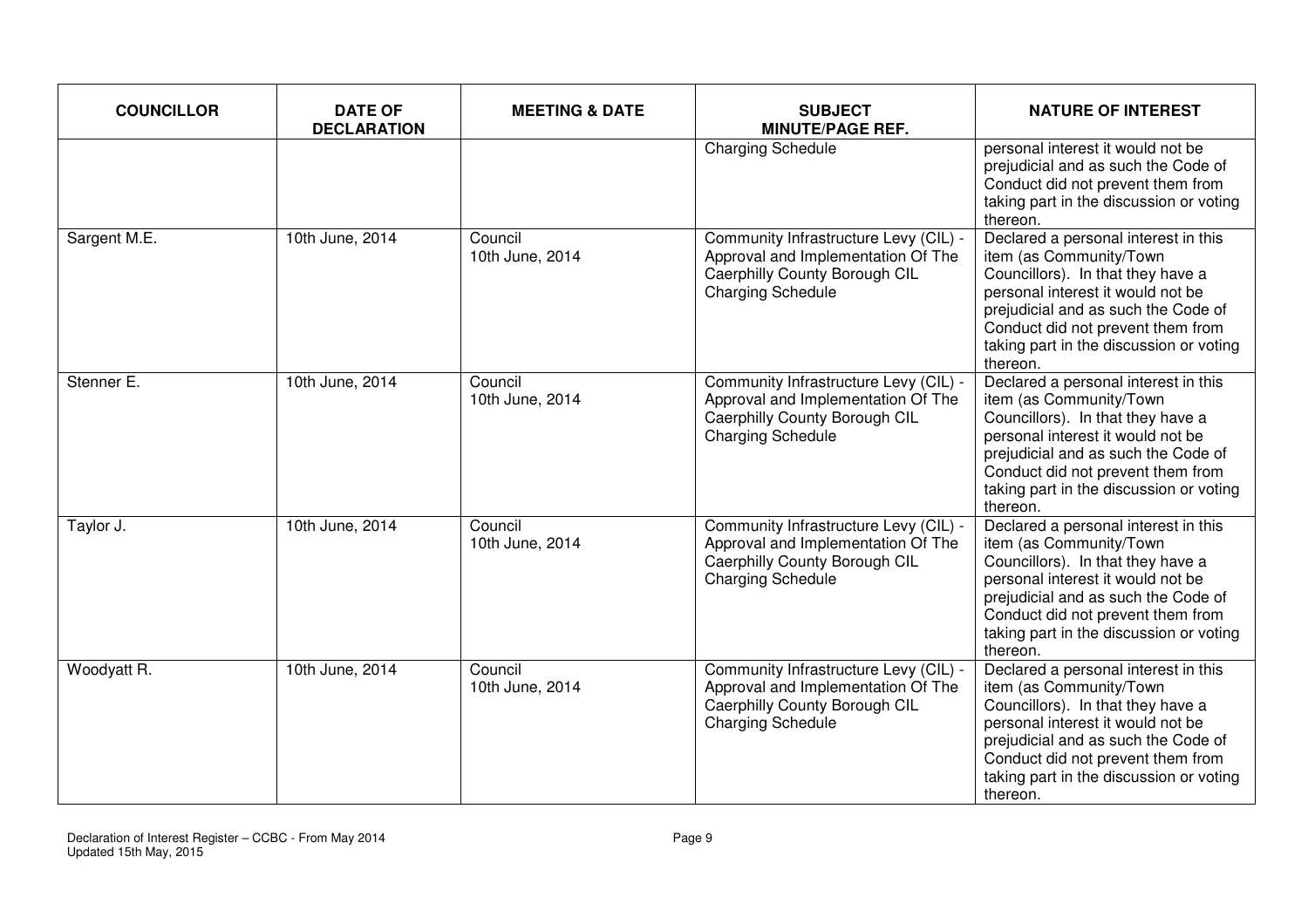| <b>COUNCILLOR</b> | <b>DATE OF</b><br><b>DECLARATION</b> | <b>MEETING &amp; DATE</b>                                | <b>SUBJECT</b><br><b>MINUTE/PAGE REF.</b>                            | <b>NATURE OF INTEREST</b>                                                                           |
|-------------------|--------------------------------------|----------------------------------------------------------|----------------------------------------------------------------------|-----------------------------------------------------------------------------------------------------|
| Higgs A.          | 11th June, 2014                      | <b>Planning Committee</b><br>11th June, 2014             | 09/0614/OUT<br>Land to the rear of Ty Fry Road,<br>Bargoed           | Applicant is known to him                                                                           |
| Taylor J.         | 11th June, 2014                      | <b>Planning Committee</b><br>11th June, 2014             | P/05/1683<br>Land at Austin Grange, Caerphilly                       | Applicant is well known to him.                                                                     |
| Elsbury C.        | 12th June, 2014                      | Special Regeneration &<br>Environment<br>12th June, 2014 | $3(01)$ - Appendix 2 16/17 Options for<br>Savings - Festive Lighting | Advises company that could pick up<br>contract                                                      |
| Bevan J.          | 12th June, 2014                      | Special Regeneration &<br>Environment<br>12th June, 2014 | 3(01) - Section 4.4.4 Concessionary<br>pass replacement              | Holds bus pass                                                                                      |
| Jones J.          | 12th June, 2014                      | Special Regeneration &<br>Environment<br>12th June, 2014 | 3(01) - Section 4.4.4 Concessionary<br>pass replacement              | Holds bus pass                                                                                      |
| Aldworth E.       | 12th June, 2014                      | Special Regeneration &<br>Environment<br>12th June, 2014 | 3(01) - Section 4.4.4 Concessionary<br>pass replacement              | Holds bus pass                                                                                      |
| Gough R.          | 12th June, 2014                      | Special Regeneration &<br>Environment<br>12th June, 2014 | 3(01) - Section 4.4.4 Concessionary<br>pass replacement              | Holds bus pass                                                                                      |
| Davies R.T.       | 12th June, 2014                      | Special Regeneration &<br>Environment<br>12th June, 2014 | 3(01) - Section 4.4.4 Concessionary<br>pass replacement              | Holds bus pass                                                                                      |
| Aldworth E.       | 12th June, 2014                      | Special Regeneration &<br>Environment<br>12th June, 2014 | 3(01) - 4.46 Events in pay and display<br>car parks                  | Has family members who have<br>businesses in Caerphilly Town<br>Council                             |
| Bevan P.J.        | 19th June, 2014                      | Education for Life (Special)<br>19th June, 2014          | 3(2) - Music Services (MTFP)<br>3(4) - Education Transport (MTFP)    | School Governor - (as no decision<br>was being made - there was no<br>requirement to leave meeting) |
| David W.          | 19th June, 2014                      | Education for Life (Special)<br>19th June, 2014          | 3(2) - Music Services (MTFP)<br>3(4) - Education Transport (MTFP)    | School Governor - (as no decision<br>was being made - there was no<br>requirement to leave meeting) |
| Davies H.R.       | 19th June, 2014                      | Education for Life (Special)<br>19th June, 2014          | 3(2) - Music Services (MTFP)<br>3(4) - Education Transport (MTFP)    | School Governor - (as no decision<br>was being made - there was no<br>requirement to leave meeting) |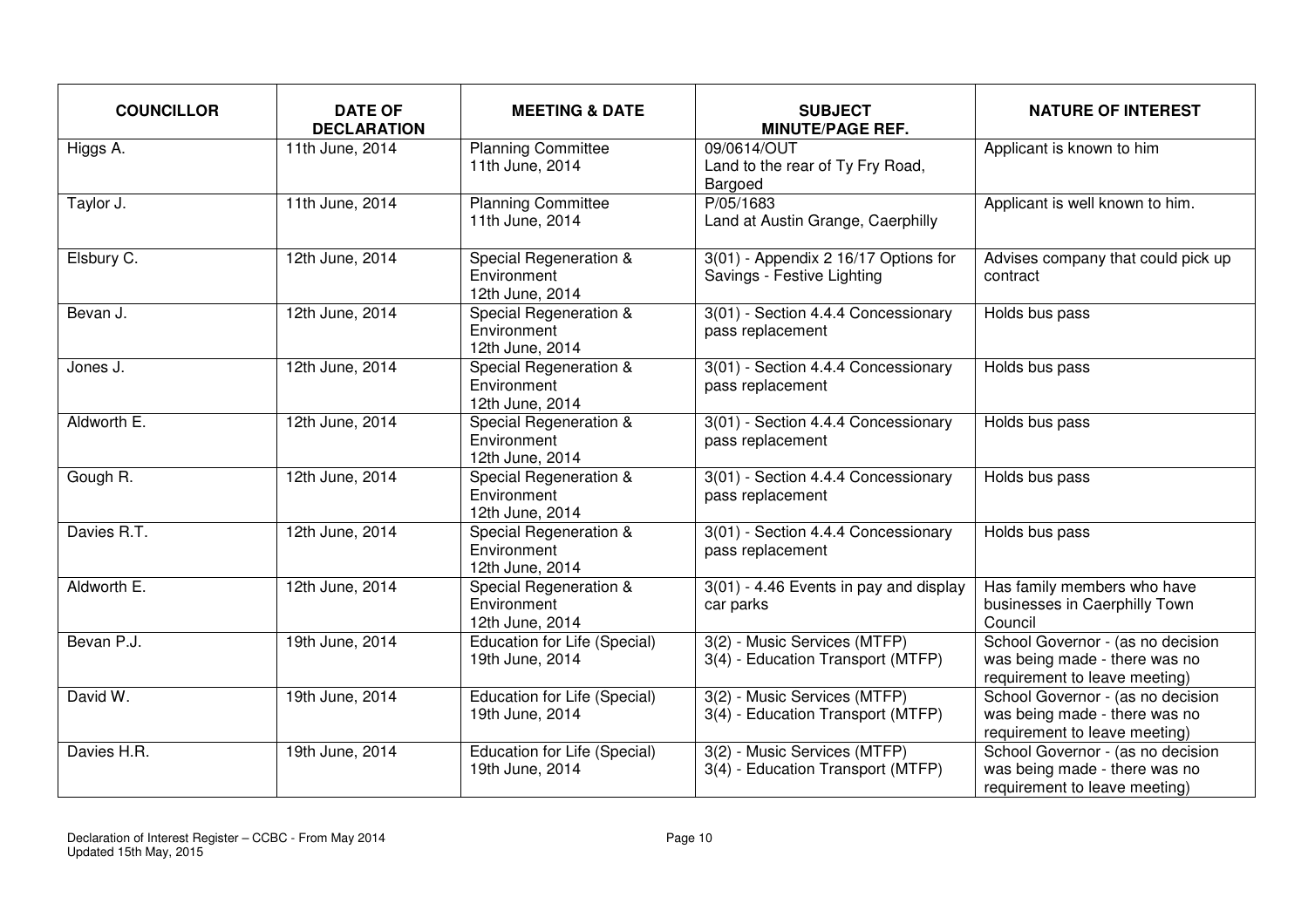| <b>COUNCILLOR</b> | <b>DATE OF</b><br><b>DECLARATION</b> | <b>MEETING &amp; DATE</b>                              | <b>SUBJECT</b><br><b>MINUTE/PAGE REF.</b>                         | <b>NATURE OF INTEREST</b>                                                                           |
|-------------------|--------------------------------------|--------------------------------------------------------|-------------------------------------------------------------------|-----------------------------------------------------------------------------------------------------|
| Gordon C.         | 19th June, 2014                      | <b>Education for Life (Special)</b><br>19th June, 2014 | 3(2) - Music Services (MTFP)<br>3(4) - Education Transport (MTFP) | School Governor - (as no decision<br>was being made - there was no<br>requirement to leave meeting) |
| Gray D.M.         | 19th June, 2014                      | Education for Life (Special)<br>19th June, 2014        | 3(2) - Music Services (MTFP)<br>3(4) - Education Transport (MTFP) | School Governor - (as no decision<br>was being made - there was no<br>requirement to leave meeting) |
| Havard D.         | 19th June, 2014                      | Education for Life (Special)<br>19th June, 2014        | 3(2) - Music Services (MTFP)<br>3(4) - Education Transport (MTFP) | School Governor - (as no decision<br>was being made - there was no<br>requirement to leave meeting) |
| James M.P.        | 19th June, 2014                      | Education for Life (Special)<br>19th June, 2014        | 3(2) - Music Services (MTFP)<br>3(4) - Education Transport (MTFP) | School Governor - (as no decision<br>was being made - there was no<br>requirement to leave meeting) |
| Johnston G.       | 19th June, 2014                      | Education for Life (Special)<br>19th June, 2014        | 3(2) - Music Services (MTFP)<br>3(4) - Education Transport (MTFP) | School Governor - (as no decision<br>was being made - there was no<br>requirement to leave meeting) |
| Oliver G.         | 19th June, 2014                      | Education for Life (Special)<br>19th June, 2014        | 3(2) - Music Services (MTFP)<br>3(4) - Education Transport (MTFP) | School Governor - (as no decision<br>was being made - there was no<br>requirement to leave meeting) |
| Preece D.W.R.     | 19th June, 2014                      | Education for Life (Special)<br>19th June, 2014        | 3(2) - Music Services (MTFP)<br>3(4) - Education Transport (MTFP) | School Governor - (as no decision<br>was being made - there was no<br>requirement to leave meeting) |
| Pritchard J.      | 19th June, 2014                      | Education for Life (Special)<br>19th June, 2014        | 3(2) - Music Services (MTFP)<br>3(4) - Education Transport (MTFP) | School Governor - (as no decision<br>was being made - there was no<br>requirement to leave meeting) |
| Roberts J.E.      | 19th June, 2014                      | Education for Life (Special)<br>19th June, 2014        | 3(2) - Music Services (MTFP)<br>3(4) - Education Transport (MTFP) | School Governor - (as no decision<br>was being made - there was no<br>requirement to leave meeting) |
| Saralis R.        | 19th June, 2014                      | Education for Life (Special)<br>19th June, 2014        | 3(2) - Music Services (MTFP)<br>3(4) - Education Transport (MTFP) | School Governor - (as no decision<br>was being made - there was no<br>requirement to leave meeting) |
| David W.          | 1st July, 2014                       | Pensions/Compensation<br>Committee<br>1st July, 2014   | 3(1) - Application for early retirement<br>in schools             | One of the applicants (AS) is known<br>to him.                                                      |
| Gale J.           | 9th July, 2014                       | <b>Planning Committee</b><br>9th July, 2014            | 14/0347/NCC                                                       | Daughter-in-law works for the<br>applicant.                                                         |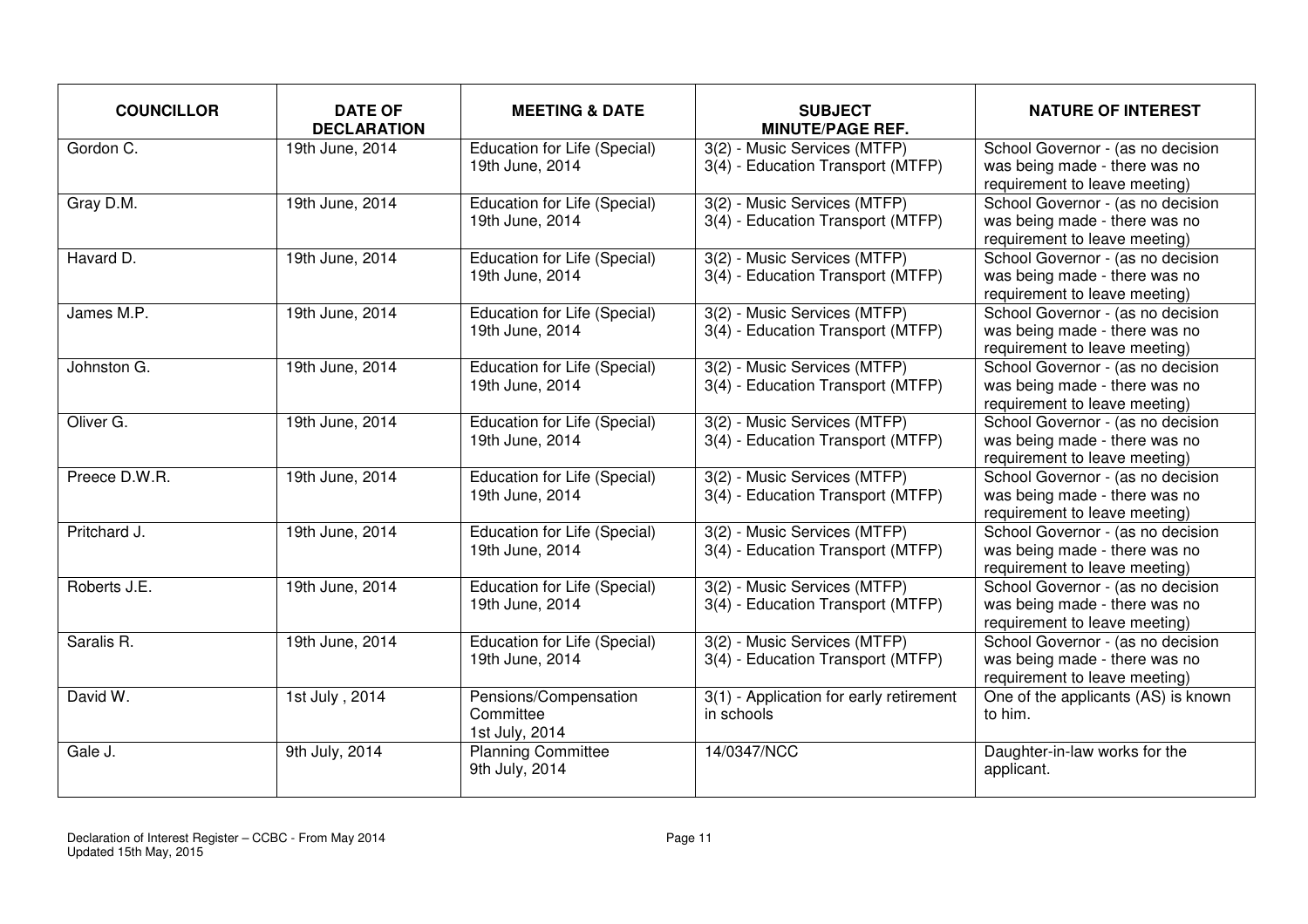| <b>COUNCILLOR</b> | <b>DATE OF</b><br><b>DECLARATION</b> | <b>MEETING &amp; DATE</b>                                                               | <b>SUBJECT</b><br><b>MINUTE/PAGE REF.</b>                     | <b>NATURE OF INTEREST</b>                                                                            |
|-------------------|--------------------------------------|-----------------------------------------------------------------------------------------|---------------------------------------------------------------|------------------------------------------------------------------------------------------------------|
| Hawker C.         | 16th July, 2014                      | Grants to the Voluntary Sector<br>Panel<br>16th July, 2014                              | 5(2) Revision of Financial Assistance                         | Personal interest declared on<br>allotment grants - involvement in Cefn<br><b>Fforest allotments</b> |
| Lloyd K.          | 16th July, 2014                      | Grants to the Voluntary Sector<br>Panel<br>16th July, 2014                              | 5(2) Revision of Financial Assistance                         | Personal interest on allotment grants<br>- involvement in Penllwyn Allotments                        |
| Ackerman L.       | 17th July, 2014                      | Special Housing Social Care &<br><b>Well Being</b><br>17th July, 2014                   | 3(3) Day Services                                             | Mother receives day care                                                                             |
| George N.         | 17th July, 2014                      | Special Housing Social Care &<br><b>Well Being</b>                                      | 3(2) Review of Meals on Wheels                                | Father-in-law receives these meals                                                                   |
| Gordon C.         | 17th July, 2014                      | Special Housing Social Care &<br><b>Well Being</b>                                      | 3(1) Shopping Services                                        | Mother receives this service                                                                         |
| Aldworth L.       | 17th July, 2014                      | Special Housing Social Care &<br><b>Well Being</b>                                      | 3(3) Day Services                                             | Sister-in-law attends Windy Ridge                                                                    |
| Morgan S.         | 28th July, 2014                      | Planning site meeting<br>28th July, 2014                                                | 14/0210/COU                                                   | Operates a similar business within the<br>Nelson Ward                                                |
| Reynolds K.       | 30th July, 2014                      | Cabinet<br>30th July, 2014                                                              | 4.3 - Reduced Funding for Adult<br>Community Learning 2014/15 | Personal interest - wife previously<br>attended a class that funding<br>withdrawn from.              |
| Stenner E.        | 30th July, 2014                      | Special Regeneration &<br><b>Environmental Scrutiny</b><br>Committee<br>30th July, 2014 | 3(1) - Appendix 1 - Waste Strategy<br>Operations              | Family member employed in this area                                                                  |
| Aldworth E.       | 30th July, 2014                      | Special Regeneration &<br><b>Environmental Scrutiny</b><br>Committee<br>30th July, 2014 | 3(1) - Appendix 1 - Waste Strategy<br>Operations              | Use of civic amenity sites within the<br>Borough                                                     |
| Bevan J.          | 30th July, 2014                      | Special Regeneration &<br><b>Environmental Scrutiny</b><br>Committee<br>30th July, 2014 | 3(1) - Appendix 1 - Waste Strategy<br>Operations              | Use of civic amenity sites within the<br>Borough                                                     |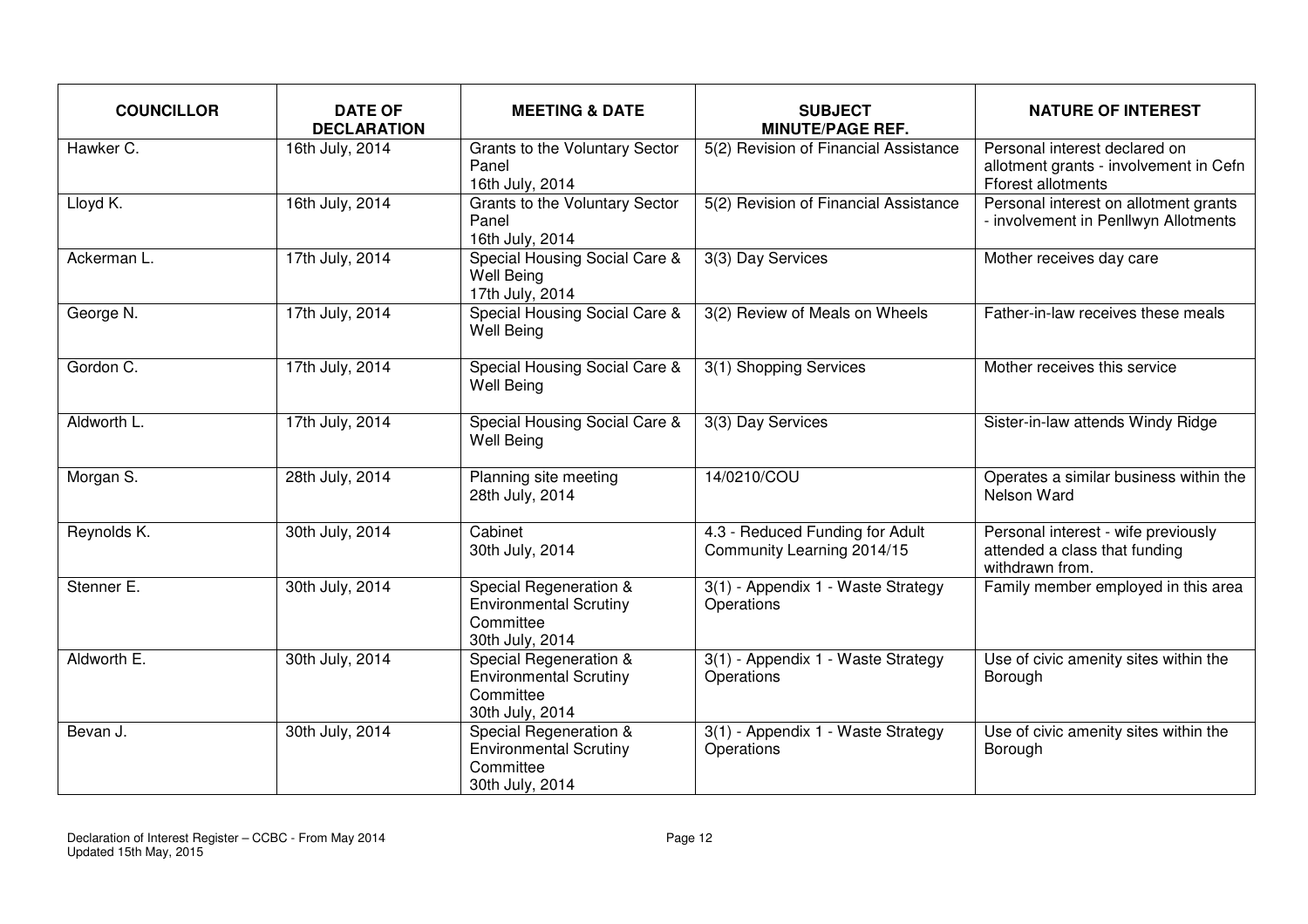| <b>COUNCILLOR</b> | <b>DATE OF</b><br><b>DECLARATION</b> | <b>MEETING &amp; DATE</b>                                                                          | <b>SUBJECT</b><br><b>MINUTE/PAGE REF.</b>                       | <b>NATURE OF INTEREST</b>                               |
|-------------------|--------------------------------------|----------------------------------------------------------------------------------------------------|-----------------------------------------------------------------|---------------------------------------------------------|
| Gough R.          | 30th July, 2014                      | Special Regeneration &<br><b>Environmental Scrutiny</b><br>Committee<br>30th July, 2014            | 3(1) - Appendix 1 - Waste Strategy<br>Operations                | Use of civic amenity sites within the<br>Borough        |
| Jones J.          | 30th July, 2014                      | <b>Special Regeneration &amp;</b><br><b>Environmental Scrutiny</b><br>Committee<br>30th July, 2014 | 3(1) - Appendix 1 - Waste Strategy<br>Operations                | Use of civic amenity sites within the<br>Borough        |
| Aldworth E.       | 30th July, 2014                      | Special Regeneration &<br><b>Environmental Scrutiny</b><br>Committee<br>30th July, 2014            | 3(1) - Appendix 2 - Sport and Leisure                           | Use of leisure facilities/centres within<br>the Borough |
| Davies D.T.       | 30th July, 2014                      | Special Regeneration &<br><b>Environmental Scrutiny</b><br>Committee<br>30th July, 2014            | 3(1) - Appendix 2 - Sport and Leisure                           | Use of leisure facilities/centres within<br>the Borough |
| Kent S.           | 30th July, 2014                      | <b>Special Regeneration &amp;</b><br><b>Environmental Scrutiny</b><br>Committee<br>30th July, 2014 | 3(1) - Appendix 2 - Sport and Leisure                           | Use of leisure facilities/centres within<br>the Borough |
| Prew M.           | 30th July, 2014                      | Special Regeneration &<br><b>Environmental Scrutiny</b><br>Committee<br>30th July, 2014            | 3(1) - Appendix 2 - Sport and Leisure                           | Use of leisure facilities/centres within<br>the Borough |
| Price D.          | 30th July, 2014                      | Special Regeneration &<br><b>Environmental Scrutiny</b><br>Committee<br>30th July, 2014            | 3(1) - Appendix 2 - Sport and Leisure                           | Use of leisure facilities/centres within<br>the Borough |
| Bevan J.          | 30th July, 2014                      | Special Regeneration &<br><b>Environmental Scrutiny</b><br>Committee<br>30th July, 2014            | 3(1) - Appendix 3 - Parks,<br>Bereavement & Outdoor Facilities  | Owns a cemetery plot within the<br>Borough              |
| Blackman A.       | 30th July, 2014                      | Special Regeneration &<br><b>Environmental Scrutiny</b><br>Committee<br>30th July, 2014            | 3(1) - Appendix 3 - Parks,<br>Bereavements & Outdoor Facilities | Owns a cemetery plot within the<br>Borough              |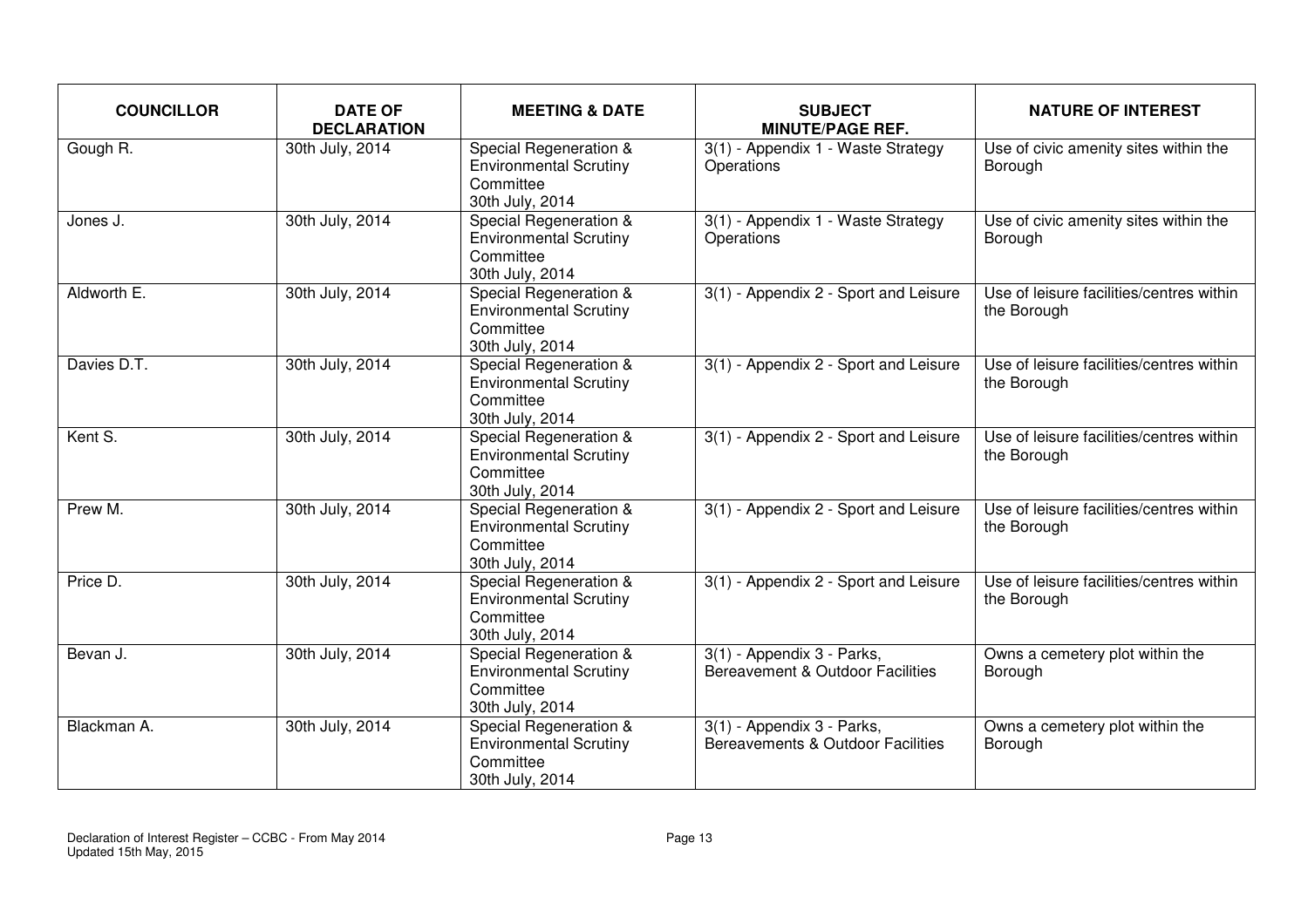| <b>COUNCILLOR</b> | <b>DATE OF</b><br><b>DECLARATION</b> | <b>MEETING &amp; DATE</b>                                                               | <b>SUBJECT</b><br><b>MINUTE/PAGE REF.</b>                       | <b>NATURE OF INTEREST</b>                  |
|-------------------|--------------------------------------|-----------------------------------------------------------------------------------------|-----------------------------------------------------------------|--------------------------------------------|
| Davies D.T.       | 30th July, 2014                      | Special Regeneration &<br><b>Environmental Scrutiny</b><br>Committee<br>30th July, 2014 | 3(1) - Appendix 3 - Parks,<br>Bereavements & Outdoor Facilities | Owns a cemetery plot within the<br>Borough |
| Gough R.          | 30th July, 2014                      | Special Regeneration &<br><b>Environmental Scrutiny</b><br>Committee<br>30th July, 2014 | 3(1) - Appendix 3 - Parks,<br>Bereavements & Outdoor Facilities | Owns a cemetery plot within the<br>Borough |
| Prew M.           | 30th July, 2014                      | Special Regeneration &<br><b>Environmental Scrutiny</b><br>Committee<br>30th July, 2014 | 3(1) - Appendix 3 - Parks,<br>Bereavements & Outdoor Facilities | Owns a cemetery plot within the<br>Borough |
| Price D.          | 30th July, 2014                      | Special Regeneration &<br><b>Environmental Scrutiny</b><br>Committee<br>30th July, 2014 | 3(1) - Appendix 3 - Parks,<br>Bereavements & Outdoor Facilities | Owns a cemetery plot within the<br>Borough |
| Aldworth E.       | 30th July, 2014                      | Special Regeneration &<br><b>Environmental Scrutiny</b><br>Committee<br>30th July, 2014 | $3(1)$ - All items                                              | As a Community Councillor                  |
| Bevan J.          | 30th July, 2014                      | Special Regeneration &<br><b>Environmental Scrutiny</b><br>Committee<br>30th July, 2014 | $3(1)$ - All items                                              | As a Community Councillor                  |
| Blackman A.       | 30th July, 2014                      | Special Regeneration &<br><b>Environmental Scrutiny</b><br>Committee<br>30th July, 2014 | $3(1)$ - All items                                              | As a Community Councillor                  |
| Davies D.T.       | 30th July, 2014                      | Special Regeneration &<br><b>Environmental Scrutiny</b><br>Committee<br>30th July, 2014 | $3(1)$ - All items                                              | As a Community Councillor                  |
| Davies R.T.       | 30th July, 2014                      | Special Regeneration &<br><b>Environmental Scrutiny</b><br>Committee<br>30th July, 2014 | $3(1)$ - All items                                              | As a Community Councillor                  |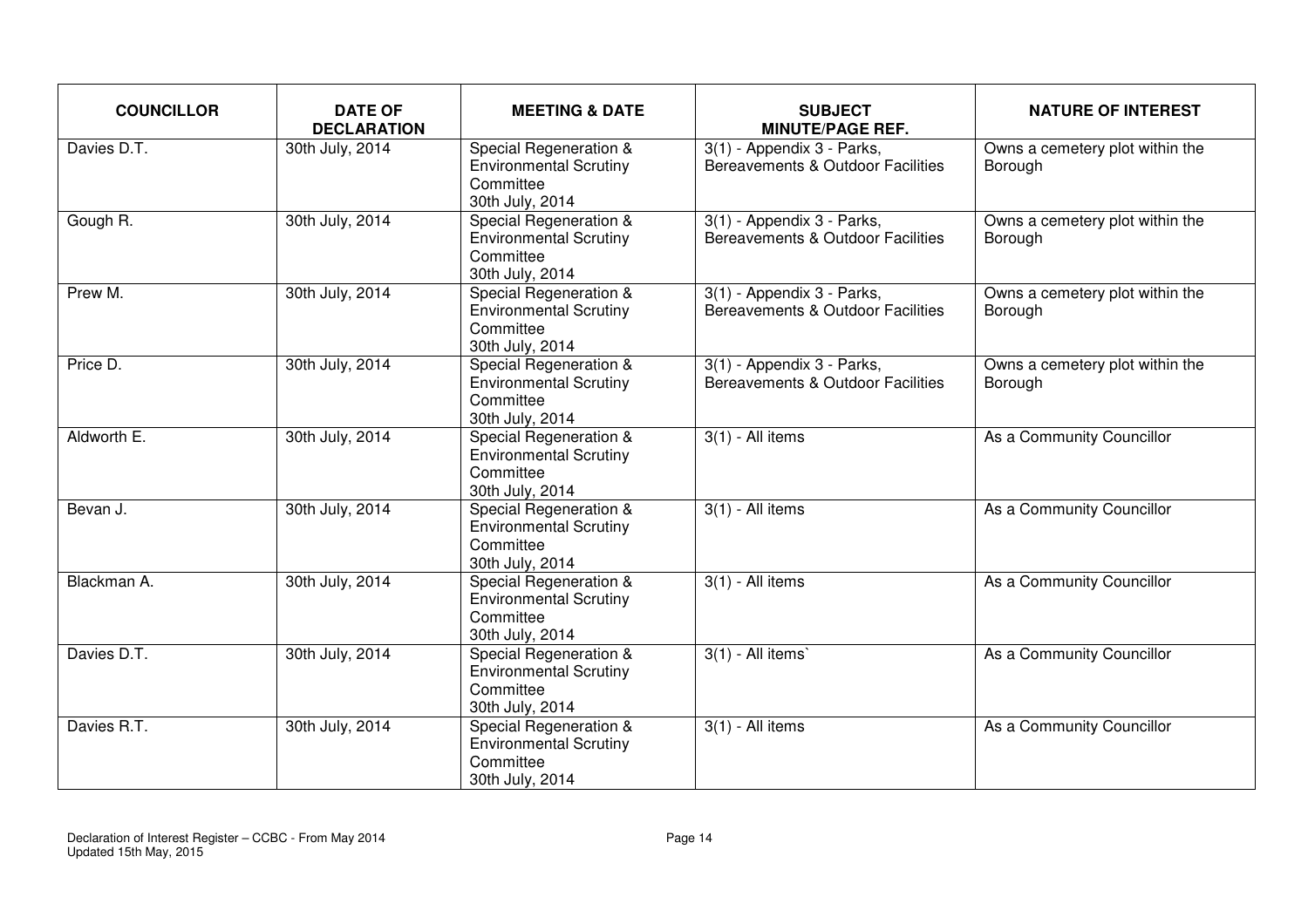| <b>COUNCILLOR</b> | <b>DATE OF</b><br><b>DECLARATION</b> | <b>MEETING &amp; DATE</b>                                                               | <b>SUBJECT</b><br><b>MINUTE/PAGE REF.</b>                                                             | <b>NATURE OF INTEREST</b>                                         |
|-------------------|--------------------------------------|-----------------------------------------------------------------------------------------|-------------------------------------------------------------------------------------------------------|-------------------------------------------------------------------|
| Elsbury C.        | 30th July, 2014                      | Special Regeneration &<br><b>Environmental Scrutiny</b><br>Committee<br>30th July, 2014 | $3(1)$ - All items                                                                                    | As a Community Councillor                                         |
| Kent S.           | 30th July, 2014                      | Special Regeneration &<br><b>Environmental Scrutiny</b><br>Committee<br>30th July, 2014 | $3(1)$ - All items                                                                                    | As a Community Councillor                                         |
| Price D.          | 30th July, 2014                      | Special Regeneration &<br><b>Environmental Scrutiny</b><br>Committee<br>30th July, 2014 | $3(1)$ - All items                                                                                    | As a Community Councillor                                         |
| Stenner E.        | 30th July, 2014                      | Special Regeneration &<br><b>Environmental Scrutiny</b><br>Committee<br>30th July, 2014 | $3(1)$ - All items                                                                                    | As a Community Councillor                                         |
| Davies D.T.       | 30th July, 2014                      | Special Regeneration &<br><b>Environmental Scrutiny</b><br>Committee<br>30th July, 2014 | 3(1) - Appendix 1, Bowls Clubs                                                                        | President of Bargoed Bowls Club                                   |
| Forehead E.       | 5th August, 2014                     | <b>Policy &amp; Resources Scrutiny</b><br>Committee<br>5th August, 2014                 | 7(2) - 6 Month Progress Update of<br>Improvement Objectives - Caerphilly<br>Passport Programme Update | Personal interest - family member<br>works in the passport scheme |
| Jones J.          | 5th August, 2014                     | <b>Policy &amp; Resources Scrutiny</b><br>Committee<br>5th August, 2014                 | 7(1) Workforce Flexibilities                                                                          | Personal interest - daughter works for<br>the Authority           |
| Morgan S.         | 6th August, 2014                     | <b>Planning Committee</b><br>6th August, 2014                                           | 14/0210/COU - 5(b) Site Visit -<br>Former Police Station, Nelson                                      | Supports a similar business in the<br>Nelson ward                 |
| Preece D.W.R.     | 28th August, 2014                    | <b>Planning Site Visit</b><br>28th August                                               | 13/0520/OUT - Graig Cottage,<br>Cwmcarn                                                               | Main objector is well known to him                                |
| James K.          | 28th August, 2014                    | <b>Planning Site Visit</b><br>28th August, 2014                                         | 13/0520/OUT - Graig Cottage,<br>Cwmcarn                                                               | Family member lives opposite the<br>proposed development          |
| James K.          | 10th September, 2014                 | <b>Planning Committee</b><br>10th September, 2014                                       | 13/0520/OUT - Graig Cottage,<br>Cwmcarn                                                               | Family member lives opposite the<br>proposed development          |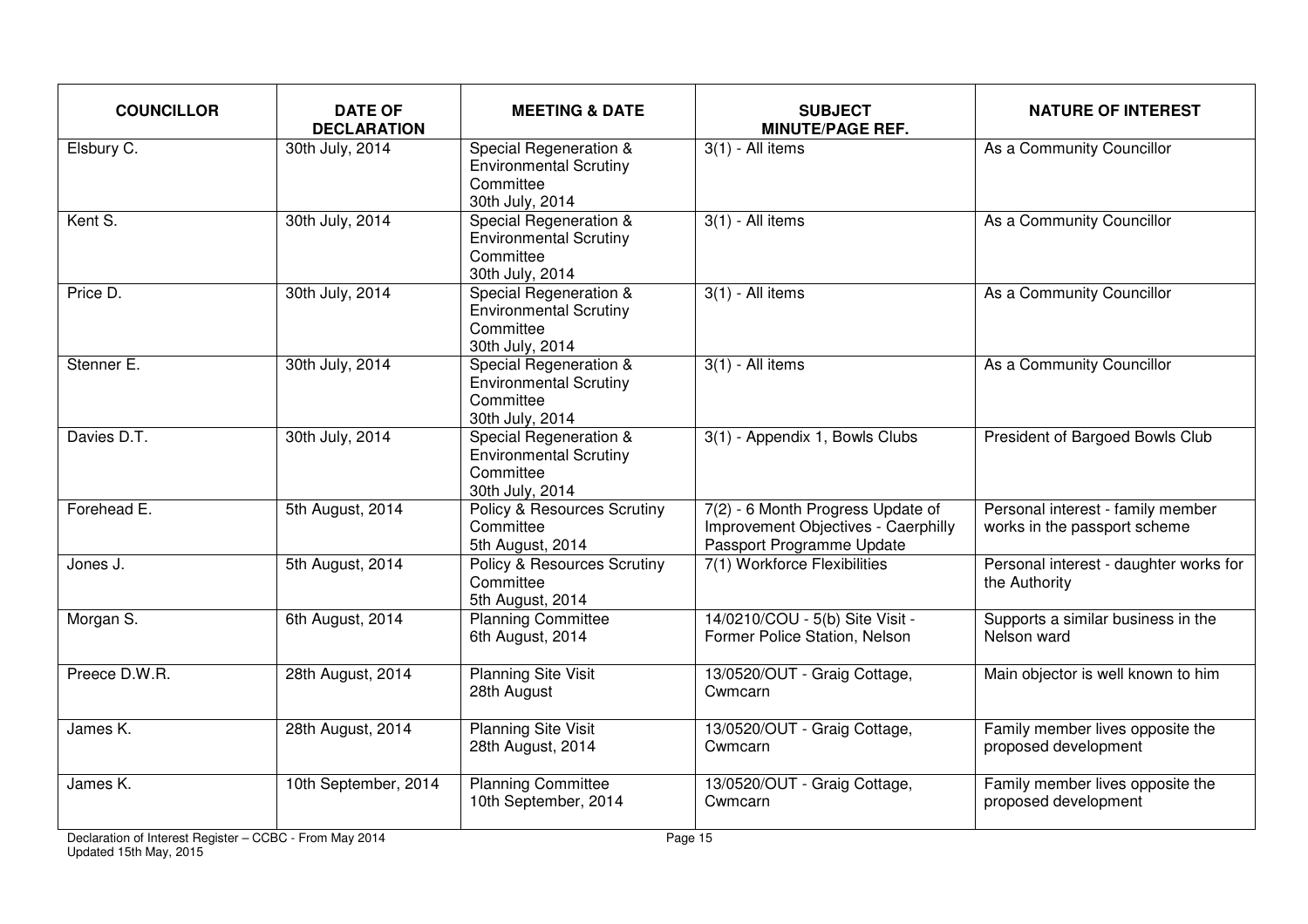| <b>COUNCILLOR</b> | <b>DATE OF</b><br><b>DECLARATION</b> | <b>MEETING &amp; DATE</b>                                             | <b>SUBJECT</b><br><b>MINUTE/PAGE REF.</b>                      | <b>NATURE OF INTEREST</b>                                            |
|-------------------|--------------------------------------|-----------------------------------------------------------------------|----------------------------------------------------------------|----------------------------------------------------------------------|
| Preece D.W.R.     | 10th September, 2014                 | <b>Planning Committee</b><br>10th September, 2014                     | 13/0520/OUT - Graig Cottage,<br>Cwmcarn                        | One of the main objectors to the<br>development is well known to him |
| Lewis A.          | 10th September, 2014                 | <b>Planning Committee</b><br>10th September, 2014                     | 13/0520/OUT - Graig Cottage,<br>Cwmcarn                        | One of the main objectors to the<br>development is well known to her |
| Adams M.          | 10th September, 2014                 | <b>Planning Committee</b><br>10th September, 2014                     | 13/0520/OUT - Graig Cottage,<br>Cwmcarn                        | One of the main objectors to the<br>development is well know to him  |
| Jones B.          | 15th September, 2014                 | <b>Rights of Way Cabinet</b><br>Committee<br>15th September, 2014     | 5                                                              | Personal - knows one of the land<br>owners (J. Down) very well       |
| Aldworth E.       | 16th September, 2014                 | <b>Regeneration and Scrutiny</b><br>Committee<br>16th September, 2014 | 14 - MTFP - Maintenance of<br><b>Community Schemes Funding</b> | <b>Community Councillor</b>                                          |
| Bevan J.          | 16th September, 2014                 | Regeneration and Scrutiny<br>Committee<br>16th September, 2014        | 14 - MTFP - Maintenance of<br><b>Community Schemes Funding</b> | <b>Community Councillor</b>                                          |
| Blackman A.       | 16th September, 2014                 | <b>Regeneration and Scrutiny</b><br>Committee<br>16th September, 2014 | 14 - MTFP - Maintenance of<br><b>Community Schemes Funding</b> | <b>Community Councillor</b>                                          |
| Davies D.T.       | 16th September, 2014                 | Regeneration and Scrutiny<br>Committee<br>16th September, 2014        | 14 - MTFP - Maintenance of<br><b>Community Schemes Funding</b> | <b>Community Councillor</b>                                          |
| Davies R.T.       | 16th September, 2014                 | <b>Regeneration and Scrutiny</b><br>Committee<br>16th September, 2014 | 14 - MTFP - Maintenance of<br><b>Community Schemes Funding</b> | <b>Community Councillor</b>                                          |
| Elsbury C.        | 16th September, 2014                 | <b>Regeneration and Scrutiny</b><br>Committee<br>16th September, 2014 | 14 - MTFP - Maintenance of<br><b>Community Schemes Funding</b> | <b>Community Councillor</b>                                          |
| Kent S.           | 16th September, 2014                 | Regeneration and Scrutiny<br>Committee<br>16th September, 2014        | 14 - MTFP - Maintenance of<br><b>Community Schemes Funding</b> | <b>Community Councillor</b>                                          |
| Ackerman L.       | 17th September, 2014                 | <b>Voluntary Sector Liaison</b><br>Committee<br>17th September, 2014  | Proposals for Trinant Surgery Closure<br>(Learning Disability) | Involved in fight against closure                                    |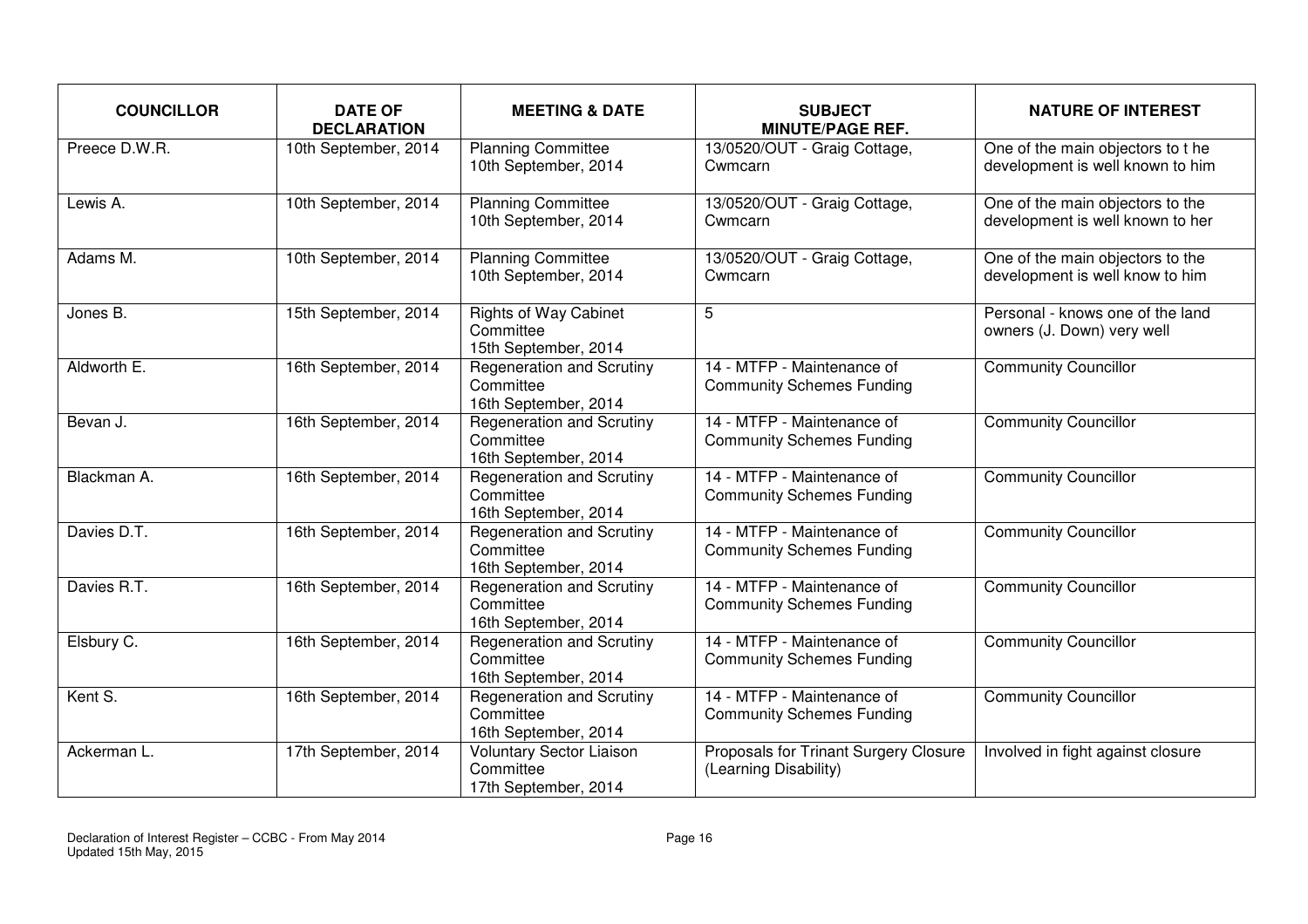| <b>COUNCILLOR</b>                   | <b>DATE OF</b><br><b>DECLARATION</b> | <b>MEETING &amp; DATE</b>                                 | <b>SUBJECT</b><br><b>MINUTE/PAGE REF.</b>                                                                              | <b>NATURE OF INTEREST</b>                                                                                               |
|-------------------------------------|--------------------------------------|-----------------------------------------------------------|------------------------------------------------------------------------------------------------------------------------|-------------------------------------------------------------------------------------------------------------------------|
| Johnston G.                         | 18th September, 2014                 | Special Education for Life<br>18th September, 2014        | 3 - CCBC Community Centre Service<br>MTFP 2014/17                                                                      | Management Committee - Penyfan<br><b>Community Centre</b>                                                               |
| David W.                            | 18th September, 2014                 | Special Education for Life<br>18th September, 2014        | 3 - CCBC Community Centre Service<br>MTFP 2014/17                                                                      | Tiryberth, Penybryn & Cascade<br><b>Community Centre Committee</b>                                                      |
| Sargent M.                          | 18th September, 2014                 | Special Education for Life<br>18th September, 2014        | 3 - CCBC Community Centre Service<br>MTFP 2014/17                                                                      | <b>Penyrheol Community Centre</b><br><b>Management Committee</b>                                                        |
| Durham C.                           | 18th September, 2014                 | Special Education for Life<br>18th September, 2014        | 3 - CCBC Community Centre Service<br>MTFP 2014/17                                                                      | <b>Cwmfelinfach Community Centre</b><br>Management Committee                                                            |
| Havard D.                           | 18th September, 2014                 | Special Education for Life<br>18th September, 2014        | 3 - CCBC Community Centre Service<br>MTFP 2014/17                                                                      | <b>Graig Y Rhacca Community Centre</b><br><b>Management Committee</b>                                                   |
| Passmore R.                         | 18th September, 2014                 | Special Education for Life<br>18th September, 2014        | 4 - Caerphilly Adult Community<br>Learning MTFP<br>5 - Caerphilly Youth Centre MTFP                                    | Member of Ty Sign Community<br>Partnerships                                                                             |
| Durahm C.                           | 18th September, 2014                 | Special Education for Life<br>18th September, 2014        | 4 - Caerphilly Adult Community<br>Learning MTFP<br>5 - Caerphilly Youth Service MTFP                                   | Member of Lower Sirhowy Valley<br>Partnerships                                                                          |
| Davies H.                           | 18th September, 2014                 | <b>Special Education for Life</b><br>18th September, 2014 | 8 - CCBC Community Centre MTFP                                                                                         | Penyrheol, Trecenydd & Energlyn<br><b>Community Centre Management</b><br>Committee                                      |
| Havard D.                           | 18th September, 2014                 | Special Education for Life<br>18th September, 2014        | 4 - Caerphilly Adult Community<br>Learning MTFP                                                                        | Community Councillor for BTM - links<br>to Bedwas Workmans Hall                                                         |
| Goss A. (Mrs).<br>(co-opted Member) | 18th September, 2014                 | Special Education for Life<br>18th September, 2014        | 3 - CCBC Community Centre MTFP<br>4 - Caerphilly Adult Community<br>Learning MTFP<br>5 - Caerphilly Youth Service MTFP | On Management Committee for<br>Connections Community Hub -<br>regular meetings with officers<br>presenting MTFP options |
| Blackman A.                         | 18th September, 2014                 | Special Education for Life<br>18th September, 2014        | 4 - Caerphilly Adult Community<br>Learning MTFP                                                                        | Relative works in Bargoed Institute                                                                                     |
| Roberts J.                          | 18th September, 2014                 | Special Education for Life<br>18th September, 2014        | 3 - CCBC Community Centre MTFP<br>5 - Caerphilly Youth Service MTFP                                                    | <b>Abertridwr Community Centre</b><br>Committee<br>Sengehnydd Youth Drop In Centre,                                     |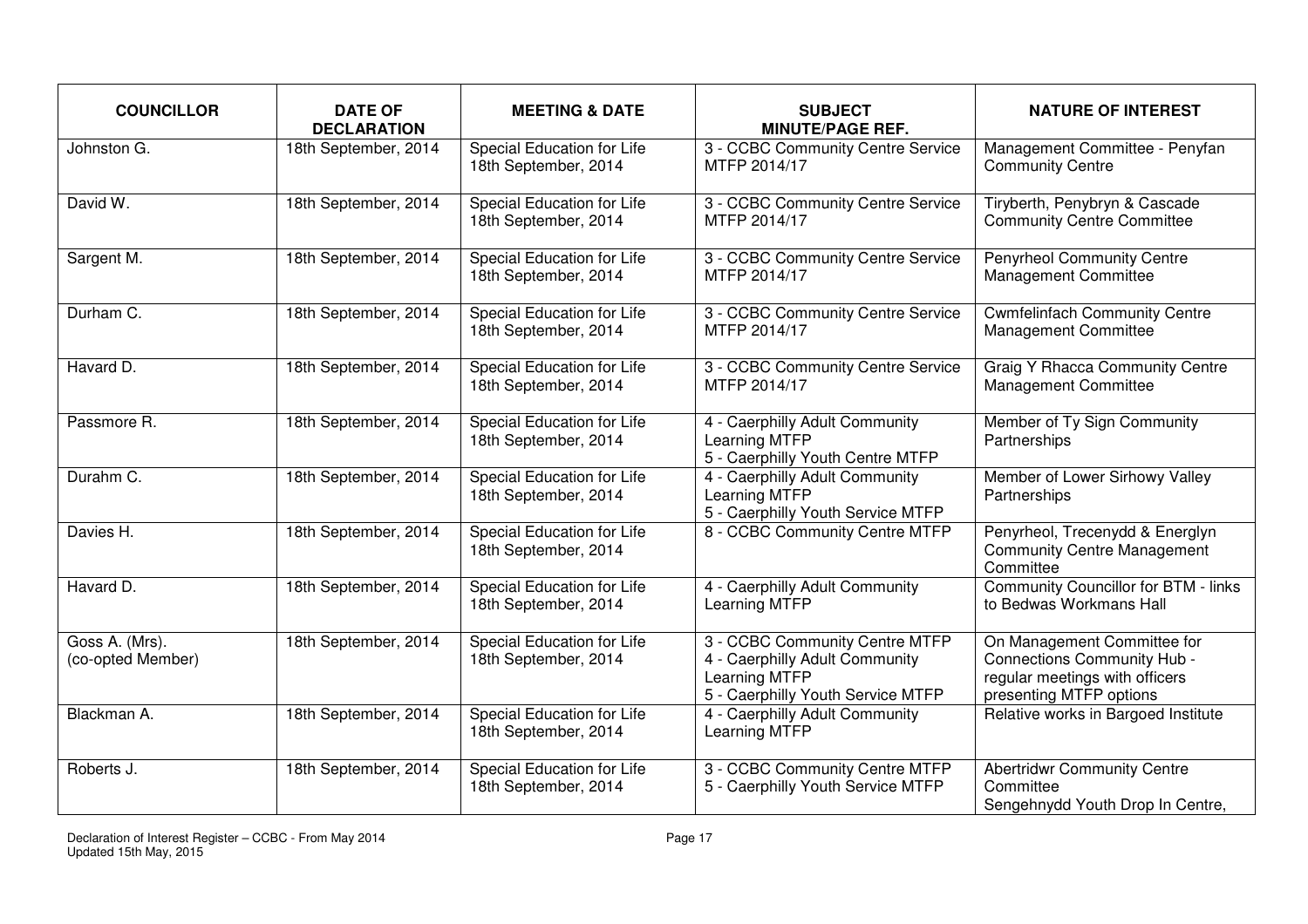| <b>COUNCILLOR</b> | <b>DATE OF</b><br><b>DECLARATION</b> | <b>MEETING &amp; DATE</b>                                                                  | <b>SUBJECT</b><br><b>MINUTE/PAGE REF.</b>                                              | <b>NATURE OF INTEREST</b>                                                                   |
|-------------------|--------------------------------------|--------------------------------------------------------------------------------------------|----------------------------------------------------------------------------------------|---------------------------------------------------------------------------------------------|
|                   |                                      |                                                                                            |                                                                                        | left meeting for this item                                                                  |
| Poole D.V.        | 24th September, 2014                 | <b>Planning Site Visit</b><br>24th September, 2014                                         | 14/0010/Full<br>St, David's Service Station                                            | Son is related to the owner through<br>marriage                                             |
| Blackman A.       | 24th September, 2014                 | <b>Planning Site Visit</b><br>24th September, 2014                                         | 3 - CCBC Community Centre Service<br>MTFP - 20th May, 2017                             | Treasurer - Nelson Community<br>Centre                                                      |
| Jones J.          | 24th September, 2014                 | <b>Special Policy &amp; Resources</b><br><b>Scrutiny Committee</b><br>24th September, 2014 | 3 - Mileage expenses - options<br>appraisals on savings                                | Prejudicial interest - daughter CCBC<br>carer and could be affected - left<br>room for item |
| Morgan S.         | 30th September, 2014                 | Policy & Resources Scrutiny<br>Committee<br>30th September, 2014                           | 15 - Housing Solutions: Social<br>Lettings Agency                                      | Personal interest - abstained from<br>voting                                                |
| Morgan S.         | 30th September, 2014                 | <b>Policy &amp; Resources Scrutiny</b><br>Committee<br>30th September, 2014                | 15 - Housing Solutions - Social<br>Lettings Agency                                     | <b>Property landlord</b>                                                                    |
| Poole D.V.        | 1st October, 2014                    | Cabinet<br>1st October, 2014                                                               | Invest to save bids (4)                                                                | Report on Islwyn Bowls Club                                                                 |
| Poole D.V.        | 1st October, 2014                    | Cabinet<br>1st October, 2014                                                               | 6 - Housing Solutions, Social Lettings<br>Agency                                       | Private landlord                                                                            |
| Aldworth E.       | 1st October, 2014                    | Special Regeneration &<br><b>Environmental Scrutiny</b><br>Committee<br>1st October, 2014  | 3 - MTFP savings from Regeneration<br>& Planning Services - items for<br>consideration | Private landlord                                                                            |
| Davies D.T.       | 1st October, 2014                    | Special Regeneration &<br><b>Environmental Scrutiny</b><br>Committee<br>1st October, 2014  | 3 - MTFP savings from Regeneration<br>& Planning Services - items for<br>consideration | Private landlord                                                                            |
| Elsbury C.        | 1st October, 2014                    | Special Regeneration &<br><b>Environmental Scrutiny</b><br>Committee<br>1st October, 2014  | 3 - MTFP savings from Regeneration<br>& Planning Services - items for<br>consideration | Private landlord                                                                            |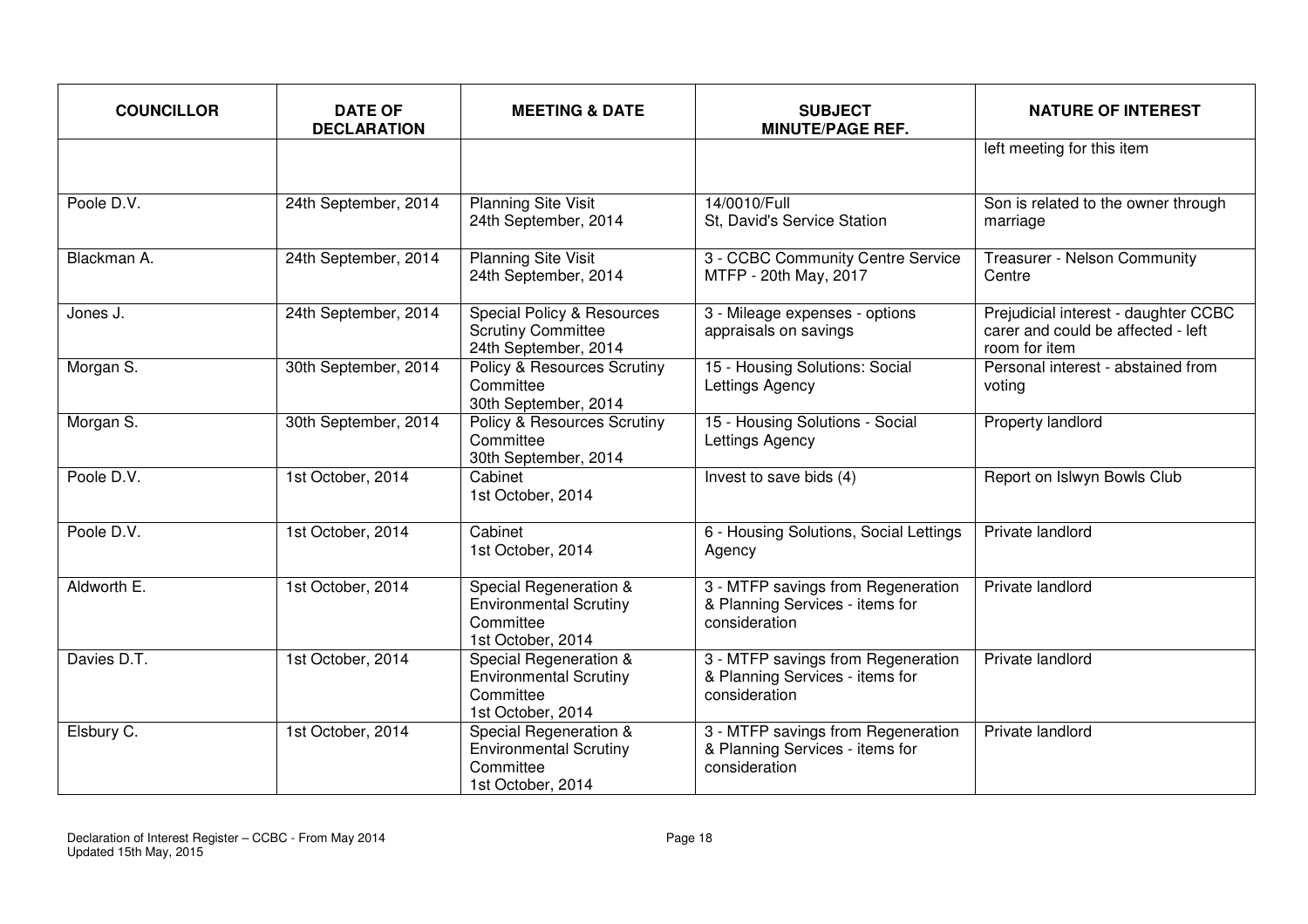| <b>COUNCILLOR</b>     | <b>DATE OF</b><br><b>DECLARATION</b> | <b>MEETING &amp; DATE</b>                                                                 | <b>SUBJECT</b><br><b>MINUTE/PAGE REF.</b>                                              | <b>NATURE OF INTEREST</b>                                                                   |
|-----------------------|--------------------------------------|-------------------------------------------------------------------------------------------|----------------------------------------------------------------------------------------|---------------------------------------------------------------------------------------------|
| Kent $\overline{S}$ . | 1st October, 2014                    | Special Regeneration &<br><b>Environmental Scrutiny</b><br>Committee<br>1st October, 2014 | 3 - MTFP savings from Regeneration<br>& Planning Services - items for<br>consideration | Private landlord                                                                            |
| Price D.              | 1st October, 2014                    | Special Regeneration &<br><b>Environmental Scrutiny</b><br>Committee<br>1st October, 2014 | 3 - MTFP savings from Regeneration<br>& Planning Services - items for<br>consideration | Private landlord                                                                            |
| Elsbury C.            | 1st October, 2014                    | Special Regeneration &<br><b>Environmental Scrutiny</b><br>Committee<br>1st October, 2014 | 3 - MTFP savings from Regeneration<br>& Planning Services - items for<br>consideration | Rural Development Grant - relatives<br>have received money from this to<br>start a business |
| Davies R.T.           | 1st October, 2014                    | Special Regeneration &<br><b>Environmental Scrutiny</b><br>Committee<br>1st October, 2014 | 3 - MTFP savings from Regeneration<br>& Planning Services - items for<br>consideration | <b>Community Councillor</b>                                                                 |
| <b>Binding L</b>      | 7th October, 2014                    | Council<br>7th October, 2014                                                              | 7 - CCBC LDP (1st review) up to<br>2013                                                | Personal - lives adjacent to a housing<br>development                                       |
| Higgs A.              | 8th October, 2014                    | <b>Planning Committee</b><br>8th October, 2014                                            | 14/0513/NCC - 51-54 Cardiff Road,<br>Bargoed                                           | Been involved with previous<br>discussions on the proposal                                  |
| Jones G.              | 15th October, 2014                   | Cabinet<br>15th October, 2014                                                             | No. 4                                                                                  | He is employed by GAVO                                                                      |
| Ackerman L.           | 21st October, 2014                   | <b>HSC&amp;WB</b><br>21st October, 2014                                                   | 6 & 9                                                                                  | Mother receives care                                                                        |
| Gordon C.             | 21st October, 2014                   | <b>HSC&amp;WB</b><br>21st October, 2014                                                   | 10 - Telecare Service                                                                  | Relative receives the service (mother)                                                      |
| Aldworth E.M.         | 21st October, 2014                   | <b>HSC&amp;WB</b><br>21st October, 2014                                                   | 10 - Telecare Service                                                                  | Relative receives the service (mother-<br>in-law)                                           |
| Cook P.               | 21st October, 2014                   | <b>HSC&amp;WB</b><br>21st October, 2014                                                   | 10 - Telecare Service                                                                  | Husband receives the service                                                                |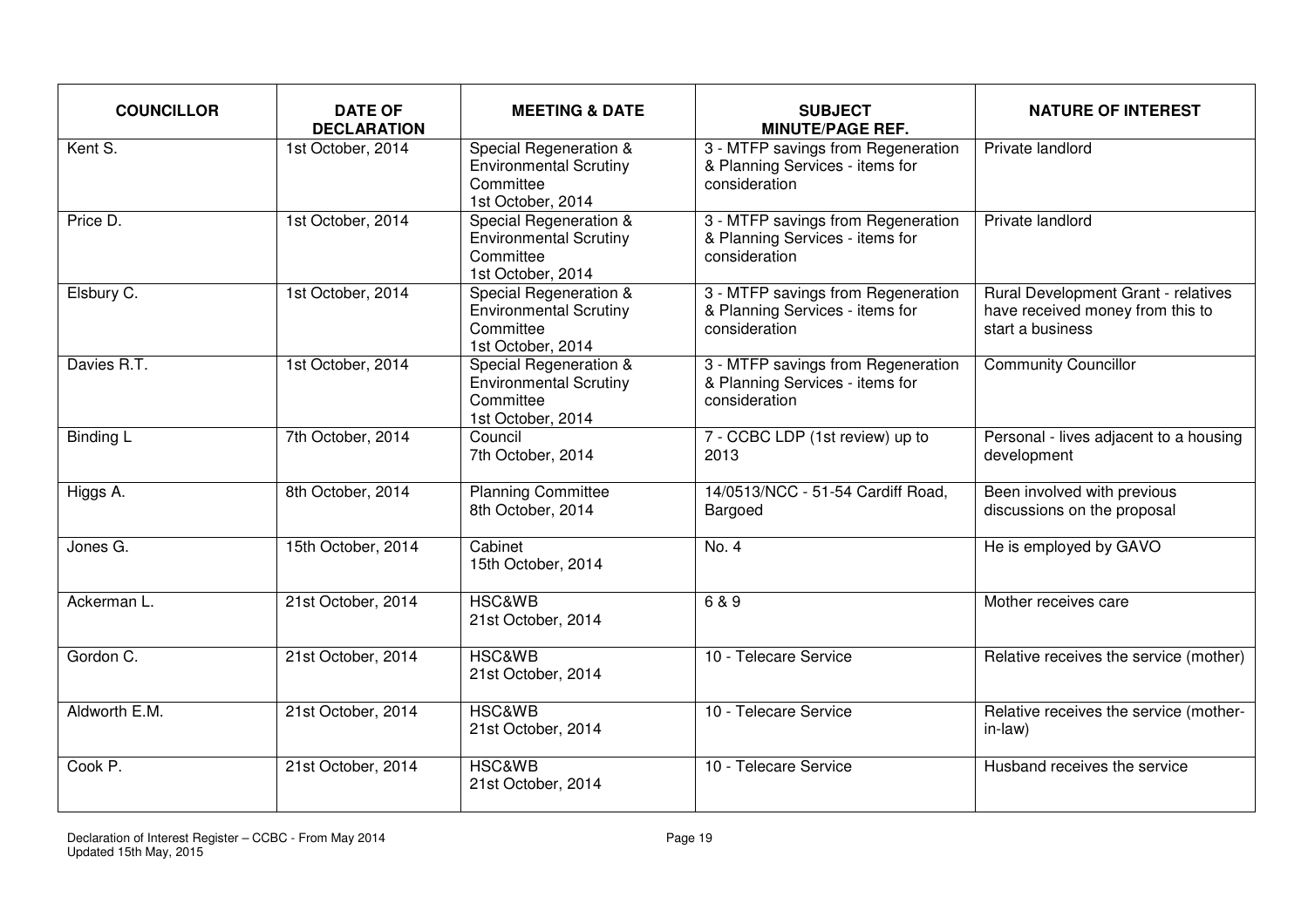| <b>COUNCILLOR</b> | <b>DATE OF</b><br><b>DECLARATION</b> | <b>MEETING &amp; DATE</b>                                              | <b>SUBJECT</b><br><b>MINUTE/PAGE REF.</b>                                             | <b>NATURE OF INTEREST</b>                                                      |
|-------------------|--------------------------------------|------------------------------------------------------------------------|---------------------------------------------------------------------------------------|--------------------------------------------------------------------------------|
| Veater Mrs. M.    | 21st October, 2014                   | <b>HSC&amp;WB</b><br>21st October, 2014                                | 10 - Telecare Service                                                                 | Mrs. Veater used the service herself                                           |
| Hardacre D.T.     | 29th October, 2014                   | Cabinet<br>29th October, 2014                                          | 6 - Draft Savings Proposals 2015/16                                                   | Relative in receipt of daycare services<br>(his wife)                          |
| Hardacre D.T.     | 29th October, 2014                   | Cabinet<br>29th October, 2014                                          | 8 - New Arrangements for S.E. Wales<br>(EAS)                                          | <b>Chair of Education Achievement</b><br>Service Board                         |
| Hardacre D.T.     | 29th October, 2014                   | Cabinet<br>29th October, 2014                                          | 9 - Abertysswg/Pontlottyn Primary:<br><b>Formal Consultation Process</b>              | Governor at Fochriw Primary School                                             |
| Jones G.          | Cabinet<br>29th October, 2014        | Cabinet<br>29th October, 2014                                          | 9 - Abertysswg/Pontlottyn Primary,<br><b>Fochriw Consultation Process</b>             | Partner is Governor at Fochriw<br><b>Primary School</b>                        |
| Jones G.          | 30th October, 2014                   | <b>Caerphilly Homes Task Group</b><br>30th October, 2014               | 5 - Community Improvement Fund                                                        | Works for GAVO<br>(Neaudd St.Cattwgy application)                              |
| Ackerman L.       | 30th October, 2014                   | Caerphilly Homes Task Group<br>30th October, 2014                      | 5 - Community Improvement Fund                                                        | Associated with friends of Navigation<br>Colliery, Crumlin                     |
| Lloyd K.          | 4th November, 2014                   | Planning<br>4th November, 2014                                         | Code number 14/0681/Full - erect<br>single storey extension - 37<br>Penywaun, Trinant | Objector known to him                                                          |
| Taylor J.         | 4th November, 2014                   | Planning<br>4th November, 2014                                         | Code number 11/0594/Out - land<br>adjacent to Groeswen Farm,<br>Groeswen              | Applicant known to him                                                         |
| Forehead E.       | 11th November, 2014                  | Policy & Resources<br><b>Scrutiny Committee</b><br>11th November, 2014 | 17 - National Home Improvement<br>Loan Scheme                                         | Intending to participate in scheme -<br>left room during consideration of item |
| Woodyatt R.       | 12th November, 2014                  | Cabinet<br>12th November, 2014                                         | (8) Groundwork Trust                                                                  | He is a Co-Opted Member of<br>Groundwork                                       |
| Binding L.        | 18th November, 2014                  | Council<br>18th November, 2014                                         | (8) WG invitation to Local Authorities<br>to submit proposals for voluntary<br>merger | Works for RCT Council - left during<br>consideration of item                   |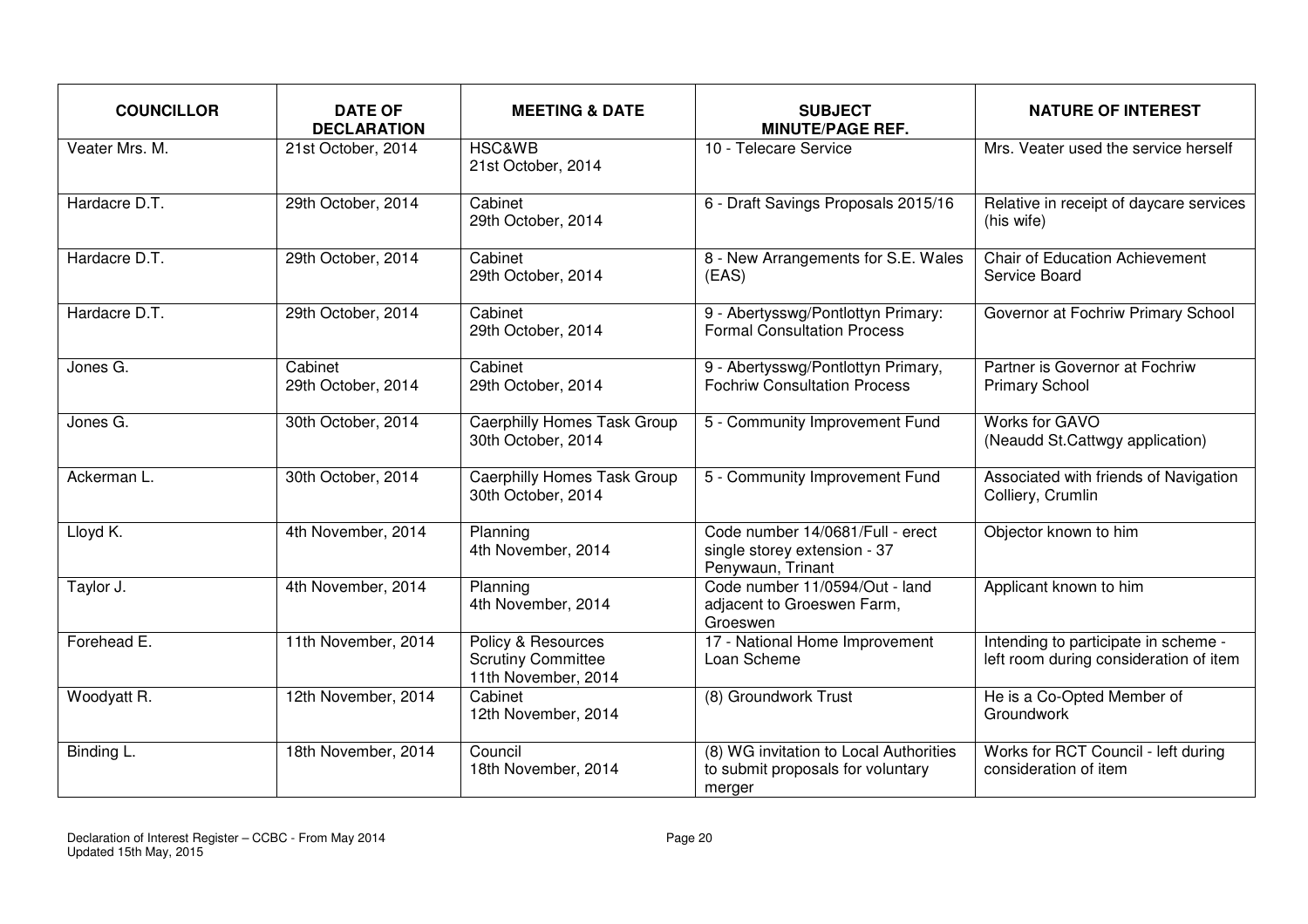| <b>COUNCILLOR</b> | <b>DATE OF</b><br><b>DECLARATION</b> | <b>MEETING &amp; DATE</b>                                                                | <b>SUBJECT</b><br><b>MINUTE/PAGE REF.</b>                                             | <b>NATURE OF INTEREST</b>                                                   |
|-------------------|--------------------------------------|------------------------------------------------------------------------------------------|---------------------------------------------------------------------------------------|-----------------------------------------------------------------------------|
| Forehead E.       | 18th November, 2014                  | Council<br>18th November, 2014                                                           | (8) WG invitation to Local Authorities<br>to submit proposals for voluntary<br>merger | Works for Blaenau Gwent Council -<br>left room during consideration of item |
| Poole D.V.        | 26th November, 2014                  | Cabinet<br>26th November, 2014                                                           | (5) National Home Improvement Loan<br>Scheme                                          | Landlord (left the room)                                                    |
| Hardacre D.       | 26th November, 2014                  | Cabinet<br>26th November, 2014                                                           | (4) Land at Riverside Walk, Deri                                                      | His son lives in close proximity to the<br>site (left the room)             |
| Higgs A.          | 26th November, 2014                  | <b>Grants To The Voluntary</b><br>Sector<br>26th November, 2014                          | $(3)$ (Appendix 2)<br>14/G004 - CLURV                                                 | Previous employee of applicant                                              |
| Higgs A.          | 26th November, 2014                  | <b>Grants To The Voluntary</b><br>Sector<br>26th November, 2014                          | $(3)$ (Appendix 2)<br>14/G0062 - Gwent Cadets                                         | As Armed Forces Community<br><b>Covenant Champion</b>                       |
| Lloyd K.          | 26th November, 2014                  | <b>Grants To The Voluntary</b><br>Sector<br>26th November, 2014                          | $(3)$ (Appendix 2)<br>14/G063 - Pentwyn & District<br>Association                     | Plot holder                                                                 |
| Lloyd K.          | 26th November, 2014                  | <b>Grants To The Voluntary</b><br>Sector<br>26th November, 2014                          | (3) App. 5 - Friends of the Navigation                                                | Involvement with organisation                                               |
| Ackerman L.       | 26th November, 2014                  | <b>Grants To The Voluntary</b><br>Sector<br>26th November, 2014                          | (3) App 5 - Friends of the Navigation                                                 | Involvement with organisation                                               |
| Davies D.T.       | 1st December, 2014                   | Special Regeneration &<br><b>Environment Scrutiny</b><br>Committee<br>1st December, 2014 | Agenda item 3 - App 3 Bargoed Ice<br>Rink                                             | <b>Town Councillor for Bargoed</b>                                          |
| Aldworth E.       | 1st December, 2014                   | Special Regeneration &<br><b>Environment Scrutiny</b><br>Committee<br>1st December, 2014 | Agenda item 3 - App 3 Closure<br>Bedwas Swimming Pool on Sunday                       | Centre in Ward and family members<br>use facility                           |
| Gordon J.         | 2nd December, 2014                   | <b>HSCWB</b><br>2nd December, 2014                                                       | (8) - Shopping Service                                                                | Close relative used to be in receipt of<br>the service                      |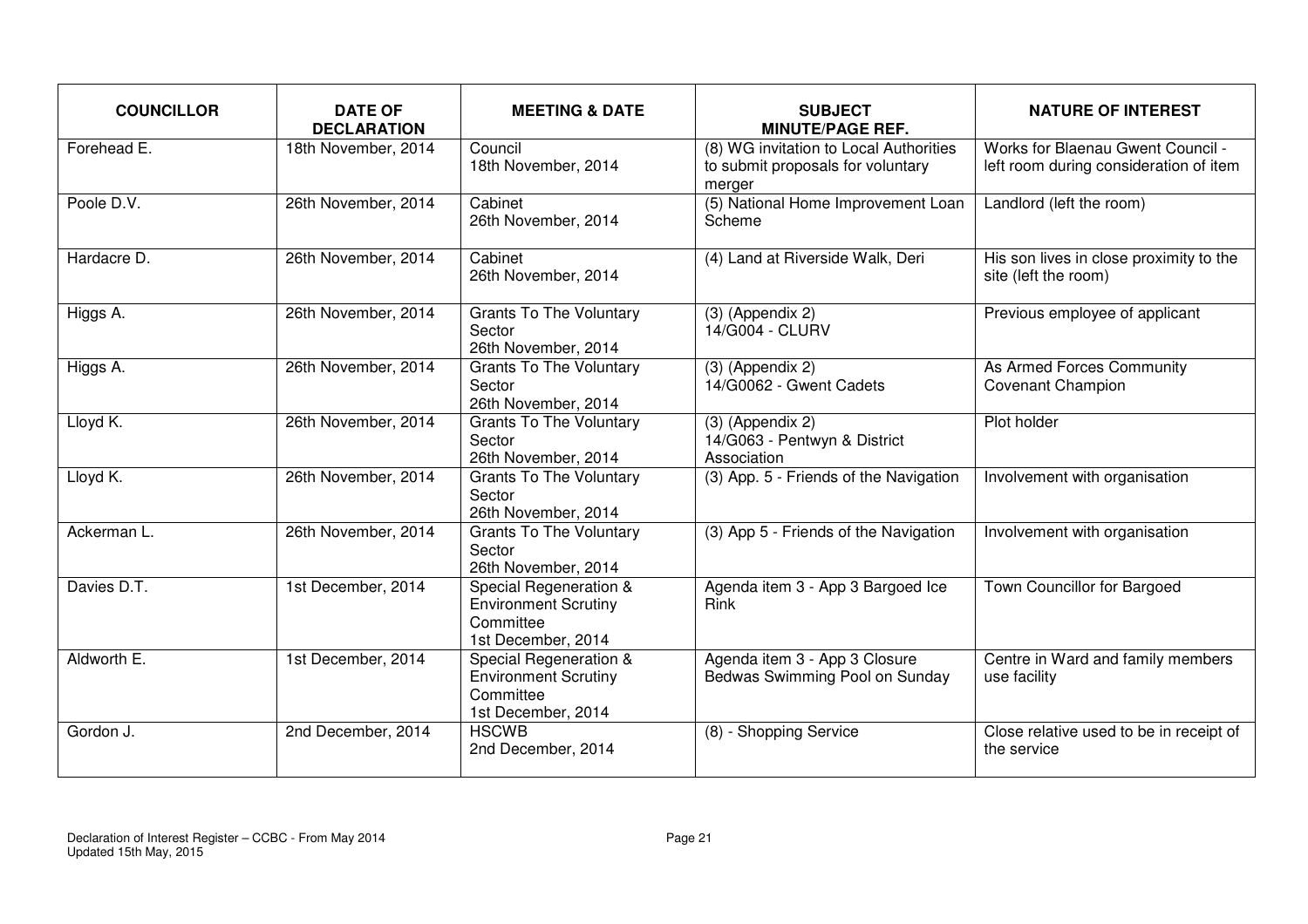| <b>COUNCILLOR</b> | <b>DATE OF</b><br><b>DECLARATION</b> | <b>MEETING &amp; DATE</b>                                                             | <b>SUBJECT</b><br><b>MINUTE/PAGE REF.</b>                                                                                                                                       | <b>NATURE OF INTEREST</b>                                                                                                                                                 |
|-------------------|--------------------------------------|---------------------------------------------------------------------------------------|---------------------------------------------------------------------------------------------------------------------------------------------------------------------------------|---------------------------------------------------------------------------------------------------------------------------------------------------------------------------|
| Forehead E.       | 8th December, 2014                   | Special Policy & Resources<br>Scrutiny<br>8th December, 2014                          | (7.6) - Monthly progress update of<br>improvement objectives - Caerphilly<br>Passport Programme Update                                                                          | Personal interest - family member<br>works in the scheme (left room during<br>consideration)                                                                              |
| Aldworth E.       | 9th December, 2014                   | <b>Regeneration of Environment</b><br><b>Scrutiny Committee</b><br>9th December, 2014 | 11 - CCBC Local Development Plan<br>(1st Review) up to 2013: Draft<br>preferred strategy                                                                                        | Personal interest - husband estate<br>manager at Trecenydd Business Park<br>referred in Appendix B of the report                                                          |
| Binding L.        | 20th January, 2015                   | Policy & Resources Scrutiny<br>Committee<br>20th January, 2015                        | 12 - Update on the development of a<br>model for increasing affordable<br>housing                                                                                               | Personal - lives adjacent to a site<br>referenced in the report                                                                                                           |
| Hardacre D.T.     | 27th January, 2015                   | Council<br>27th January, 2015                                                         | 16 - Buyout of car and annual leave<br>allowance                                                                                                                                | Close family member in receipt of<br>compensation                                                                                                                         |
| Hardacre D.T.     | 28th January, 2015                   | Corporate JCC<br>28th January, 2015                                                   | 7 - consultations between TU's and<br>management, re: Buy Out of<br><b>Essential Care User and Annual</b><br>Leave Entitlements (Council 27th<br>January, 2015, agenda item 16) | Trade Unions requested that Council<br>report on Essential Care User and<br>Annual leave be discussed.<br>Councillor Hardacre left the meeting<br>during the discussions. |
| Pritchard J.A.    | 10th February, 2015                  | <b>HSCWB</b><br>10th February, 2015                                                   | <b>ABUHB Annual Performance</b><br>Evaluation 2013/14                                                                                                                           | On waiting list for surgery.                                                                                                                                              |
| Ackerman L.       | 10th February, 2015                  | <b>HSCWB</b><br>10th February, 2015                                                   | <b>ABUHB Annual Performance</b><br>Evaluation 2013/14                                                                                                                           | On waiting list for surgery.                                                                                                                                              |
| Ackerman L.       | 10th February, 2015                  | <b>HSCWB</b><br>10th February, 2015                                                   | <b>ABUHB Annual Performance</b><br>Evaluation 2013/14                                                                                                                           | Registered with Abernant Surgery,<br>Abernant who had been running the<br><b>Branch Surgery, Trinant</b>                                                                  |
| Carter D.G.       | 11th February, 2015                  | <b>Planning Committee</b><br>11th February, 2014                                      | 14/0818/Full - Former Bargoed Fire<br>Station, Gilfach                                                                                                                          | On same school Governor Board as<br>objector to the application.                                                                                                          |
| Ackerman L.       | 19th February, 2015                  | <b>Caerphilly Homes Task Group</b><br>19th February, 2015                             | 5 - Community Safety Fund - Target,<br>hardening and support for anti-social<br>behaviour and domestic violence                                                                 | Co-opted Member of Crime and<br>Repair Committee and Director on<br>Arms Length Company of Care and<br>Repair                                                             |
| Jones G.          | 19th February, 2015                  | <b>Caerphilly Homes Task Group</b><br>19th February, 2015                             | 5 - Community Safety Fund - Target<br>Hardening and Support for Anti-Social<br>Behaviour & Domestic Violence                                                                    | Member of Care and Repair Board                                                                                                                                           |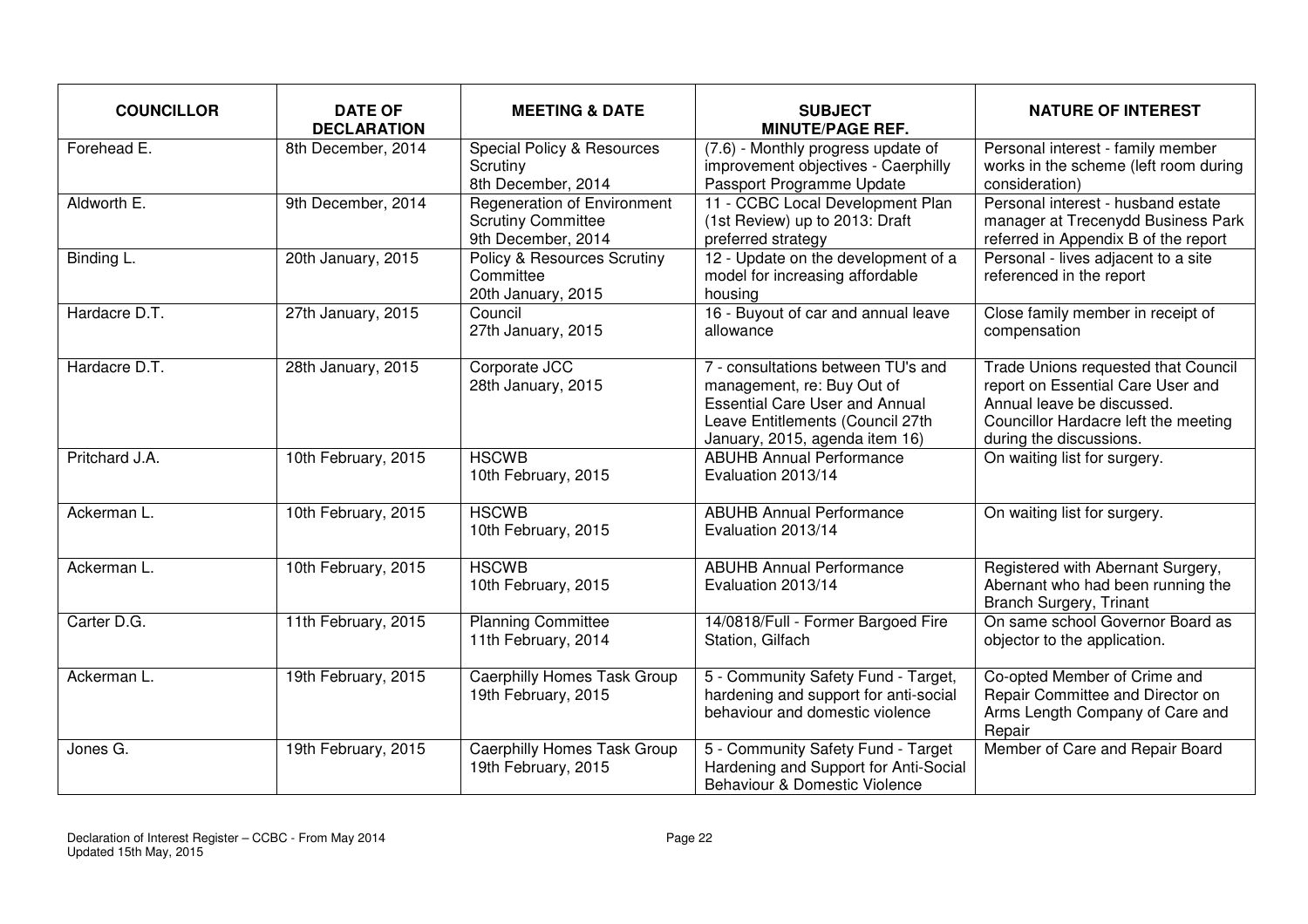| <b>COUNCILLOR</b> | <b>DATE OF</b><br><b>DECLARATION</b> | <b>MEETING &amp; DATE</b>                          | <b>SUBJECT</b><br><b>MINUTE/PAGE REF.</b>                                                | <b>NATURE OF INTEREST</b>                                                                                                                                                                                                                                                                                                                            |
|-------------------|--------------------------------------|----------------------------------------------------|------------------------------------------------------------------------------------------|------------------------------------------------------------------------------------------------------------------------------------------------------------------------------------------------------------------------------------------------------------------------------------------------------------------------------------------------------|
| Carter D.G.       | 25th February, 2015                  | <b>Planning Site Visits</b><br>25th February, 2015 | 14/0818/Full - Former Bargoed Fire<br>Station, Gilfach                                   | On the same school Governing Body<br>as two of the main objectors                                                                                                                                                                                                                                                                                    |
| Davies T.D.       | 25th February, 2015                  | <b>Planning Site Visits</b><br>25th February, 2015 | 14/0818/Full - Former Bargoed Fire<br>Station, Gilfach                                   | Chairman of the SWFRS - SWFRS<br>own land which will be sold subject to<br>planning permission                                                                                                                                                                                                                                                       |
| Price D.          | 25th February, 2015                  | <b>Planning Site Visits</b><br>25th February, 2015 | 14/0818/Full - Former Bargoed Fire<br>Station, Gilfach                                   | On the same school Governing Body<br>as main objector to the application                                                                                                                                                                                                                                                                             |
| Andrews H.A.      | 25th February, 2015                  | <b>Planning Site Visits</b><br>25th February, 2015 | 14/0818/Full - Former Bargoed Fire<br>Station, Gilfach                                   | Lives in very close proximity to<br>development home address would be<br>directly affected by it                                                                                                                                                                                                                                                     |
| Ackerman L.       | 25th February, 2015                  | <b>Special Council</b><br>25th February, 2015      | Item no. 4 - Budget proposals<br>2015/16 and medium term financial<br>strategy 2015/2016 | Declared an interest as it relates to<br>the budget (as having family<br>members and relatives employed by<br>the Council who may potentially be<br>affected by the savings proposals and<br>in relation to the car user allowance).<br>Personal interest which enabled the<br>Member to stay and take part in the<br>discussion and voting thereon. |
| Ackerman L.       | 25th February, 2015                  | <b>Special Council</b><br>25th February, 2015      | Item no. 4 - Budget proposals<br>2015/16 and medium term financial<br>strategy 2015/2016 | Declared a personal interest (in that<br>her mother receives a social services<br>provision). As it was a personal<br>interest Member allowed to stay and<br>take part in the discussion and voting<br>thereon.                                                                                                                                      |
| Andrews H.A.      | 25th February, 2015                  | <b>Special Council</b><br>25th February, 2015      | Item no. 4 - Budget proposals<br>2015/16 and medium term financial<br>strategy 2015/2016 | Declared an interest as it relates to<br>the budget (as having family<br>members and relatives employed by<br>the Council who may potentially be<br>affected by the savings proposals and<br>in relation to the car user allowance).<br>Personal interest which enabled the<br>Member to stay and take part in the                                   |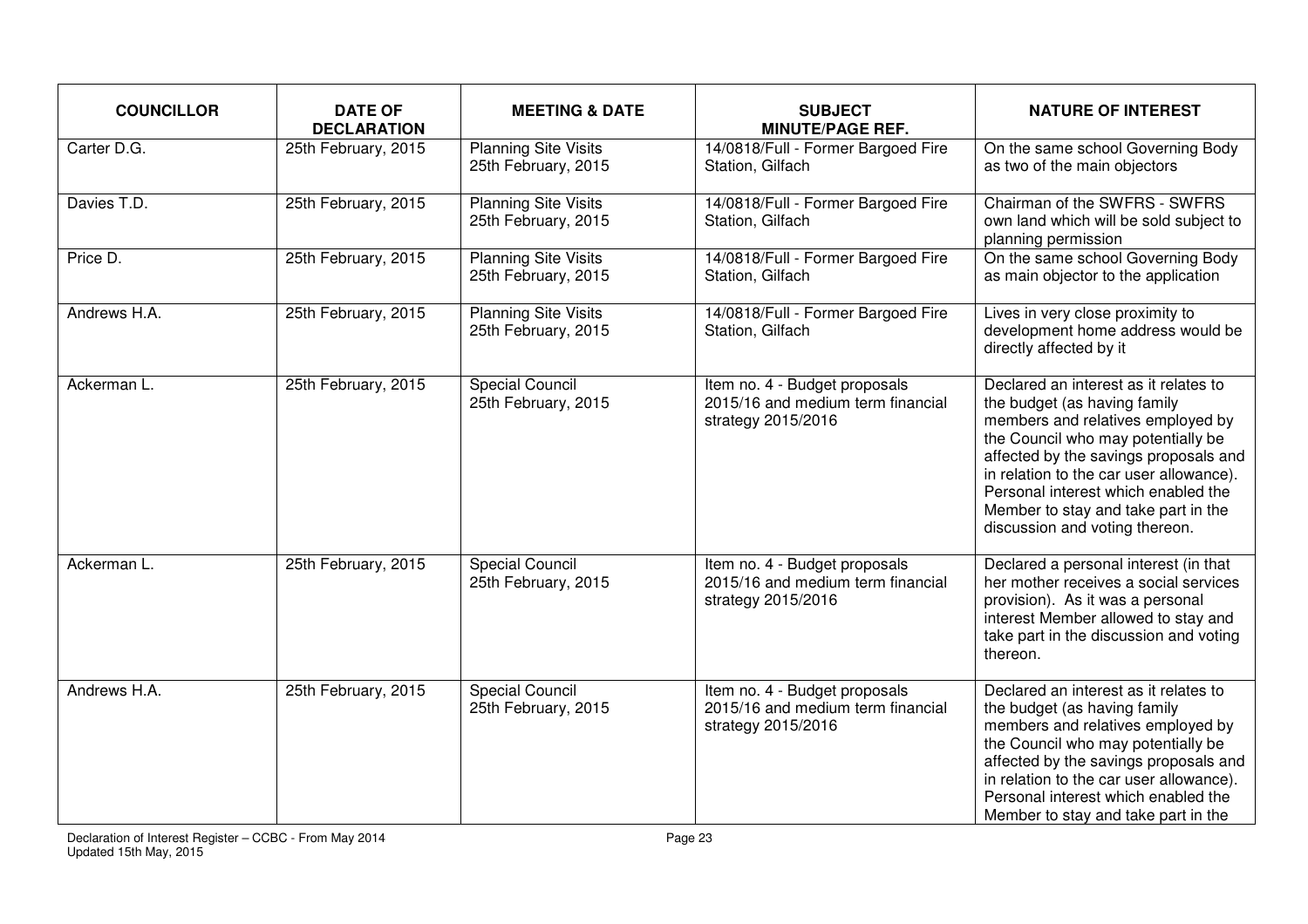| <b>COUNCILLOR</b> | <b>DATE OF</b><br><b>DECLARATION</b> | <b>MEETING &amp; DATE</b>                     | <b>SUBJECT</b><br><b>MINUTE/PAGE REF.</b>                                                | <b>NATURE OF INTEREST</b>                                                                                                                                                                                                                                                                                                                            |
|-------------------|--------------------------------------|-----------------------------------------------|------------------------------------------------------------------------------------------|------------------------------------------------------------------------------------------------------------------------------------------------------------------------------------------------------------------------------------------------------------------------------------------------------------------------------------------------------|
|                   |                                      |                                               |                                                                                          | discussion and voting thereon.                                                                                                                                                                                                                                                                                                                       |
| Blackman A.       | 25th February, 2015                  | <b>Special Council</b><br>25th February, 2015 | Item no. 4 - Budget proposals<br>2015/16 and medium term financial<br>strategy 2015/2016 | Declared an interest as it relates to<br>the budget (as having family<br>members and relatives employed by<br>the Council who may potentially be<br>affected by the savings proposals and<br>in relation to the car user allowance).<br>Personal interest which enabled the<br>Member to stay and take part in the<br>discussion and voting thereon. |
| Davies D.T.       | 25th February, 2015                  | <b>Special Council</b><br>25th February, 2015 | Item no. 4 - Budget proposals<br>2015/16 and medium term financial<br>strategy 2015/2016 | Declared an interest as it relates to<br>the budget (as having family<br>members and relatives employed by<br>the Council who may potentially be<br>affected by the savings proposals and<br>in relation to the car user allowance).<br>Personal interest which enabled the<br>Member to stay and take part in the<br>discussion and voting thereon. |
| Hardacre D.T.     | 25th February, 2015                  | <b>Special Council</b><br>25th February, 2015 | Item no. 4 - Budget proposals<br>2015/16 and medium term financial<br>strategy 2015/2016 | Declared an interest as it relates to<br>the budget (as having family<br>members and relatives employed by<br>the Council who may potentially be<br>affected by the savings proposals and<br>in relation to the car user allowance).<br>Personal interest which enabled the<br>Member to stay and take part in the<br>discussion and voting thereon. |
| Hardacre D.T.     | 25th February, 2015                  | <b>Special Council</b><br>25th February, 2015 | Item no. 4 - Budget proposals<br>2015/16 and medium term financial<br>strategy 2015/2016 | Declared a personal interest (in that<br>his wife receives a Social Services<br>provision). As it was a personal<br>interest, Member allowed to stay and<br>take part in the discussion and voting                                                                                                                                                   |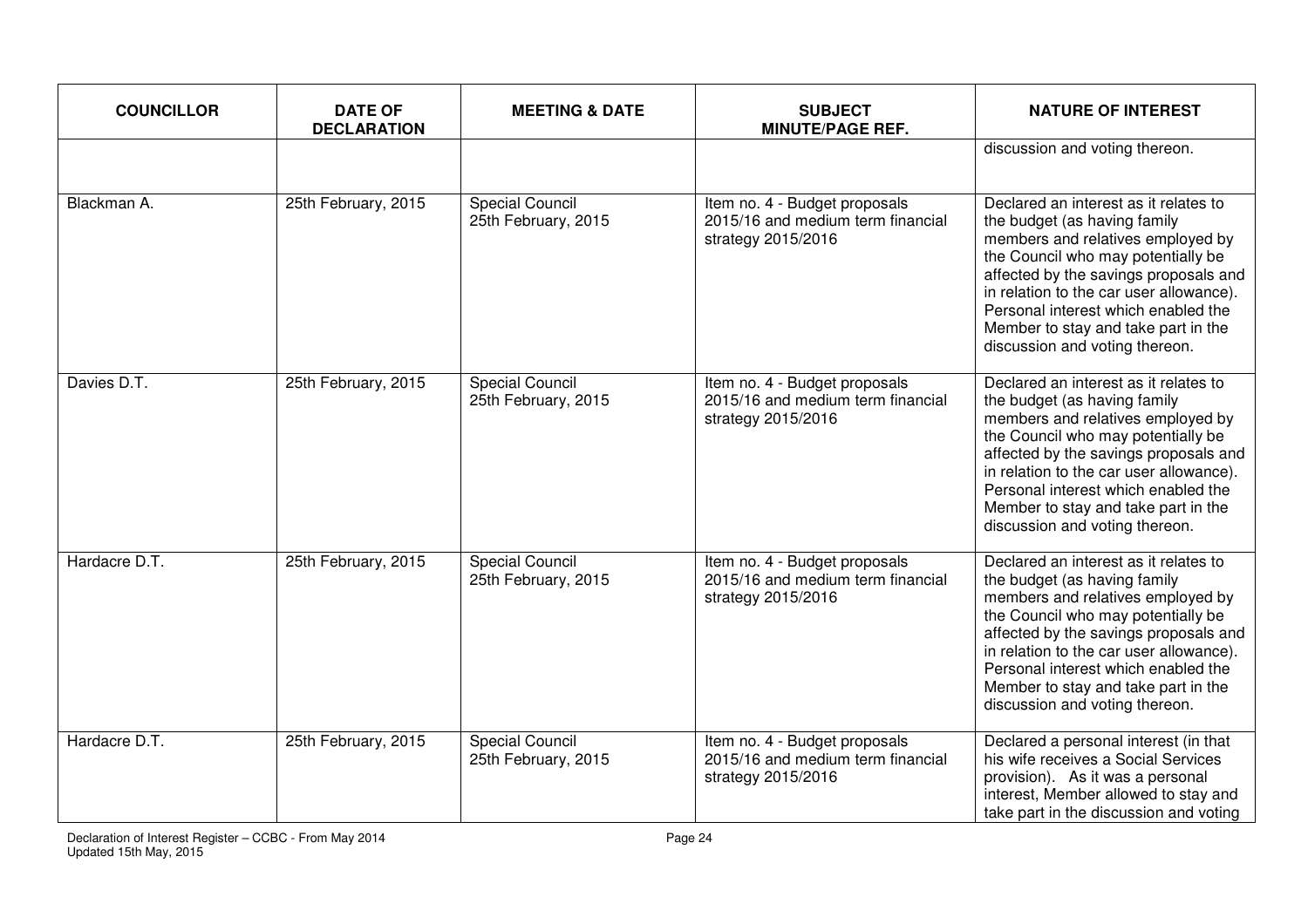| <b>COUNCILLOR</b> | <b>DATE OF</b><br><b>DECLARATION</b> | <b>MEETING &amp; DATE</b>                     | <b>SUBJECT</b><br><b>MINUTE/PAGE REF.</b>                                                | <b>NATURE OF INTEREST</b>                                                                                                                                                                                                                                                                                                                            |
|-------------------|--------------------------------------|-----------------------------------------------|------------------------------------------------------------------------------------------|------------------------------------------------------------------------------------------------------------------------------------------------------------------------------------------------------------------------------------------------------------------------------------------------------------------------------------------------------|
|                   |                                      |                                               |                                                                                          | thereon.                                                                                                                                                                                                                                                                                                                                             |
| Hardacre D.T.     | 25th February, 2015                  | <b>Special Council</b><br>25th February, 2015 | Item no. 4 - Budget proposals<br>2015/16 and medium term financial<br>strategy 2015/2016 | During the course of the debate<br>Councillor D.T. Hardacre declared a<br>personal interest (in that he is a Chair<br>of a Community Partnership.                                                                                                                                                                                                    |
| Higgs A.G.        | 25th February, 2015                  | <b>Special Council</b><br>25th February, 2015 | Item no. 4 - Budget proposals<br>2015/16 and medium term financial<br>strategy 2015/2016 | Declared an interest as it relates to<br>the budget (as having family<br>members and relatives employed by<br>the Council who may potentially be<br>affected by the savings proposals and<br>in relation to the car user allowance).<br>Personal interest which enabled the<br>Member to stay and take part in the<br>discussion and voting thereon. |
| James K.          | 25th February, 2015                  | <b>Special Council</b><br>25th February, 2015 | Item no. 4 - Budget proposals<br>2015/16 and medium term financial<br>strategy 2015/2016 | Declared an interest as it relates to<br>the budget (as having family<br>members and relatives employed by<br>the Council who may potentially be<br>affected by the savings proposals and<br>in relation to the car user allowance).<br>Personal interest which enabled the<br>Member to stay and take part in the<br>discussion and voting thereon. |
| Jones J.          | 25th February, 2015                  | <b>Special Council</b><br>25th February, 2015 | Item no. 4 - Budget proposals<br>2015/16 and medium term financial<br>strategy 2015/2016 | Declared an interest as it relates to<br>the budget (as having family<br>members and relatives employed by<br>the Council who may potentially be<br>affected by the savings proposals and<br>in relation to the car user allowance).<br>Personal interest which enabled the<br>Member to stay and take part in the<br>discussion and voting thereon. |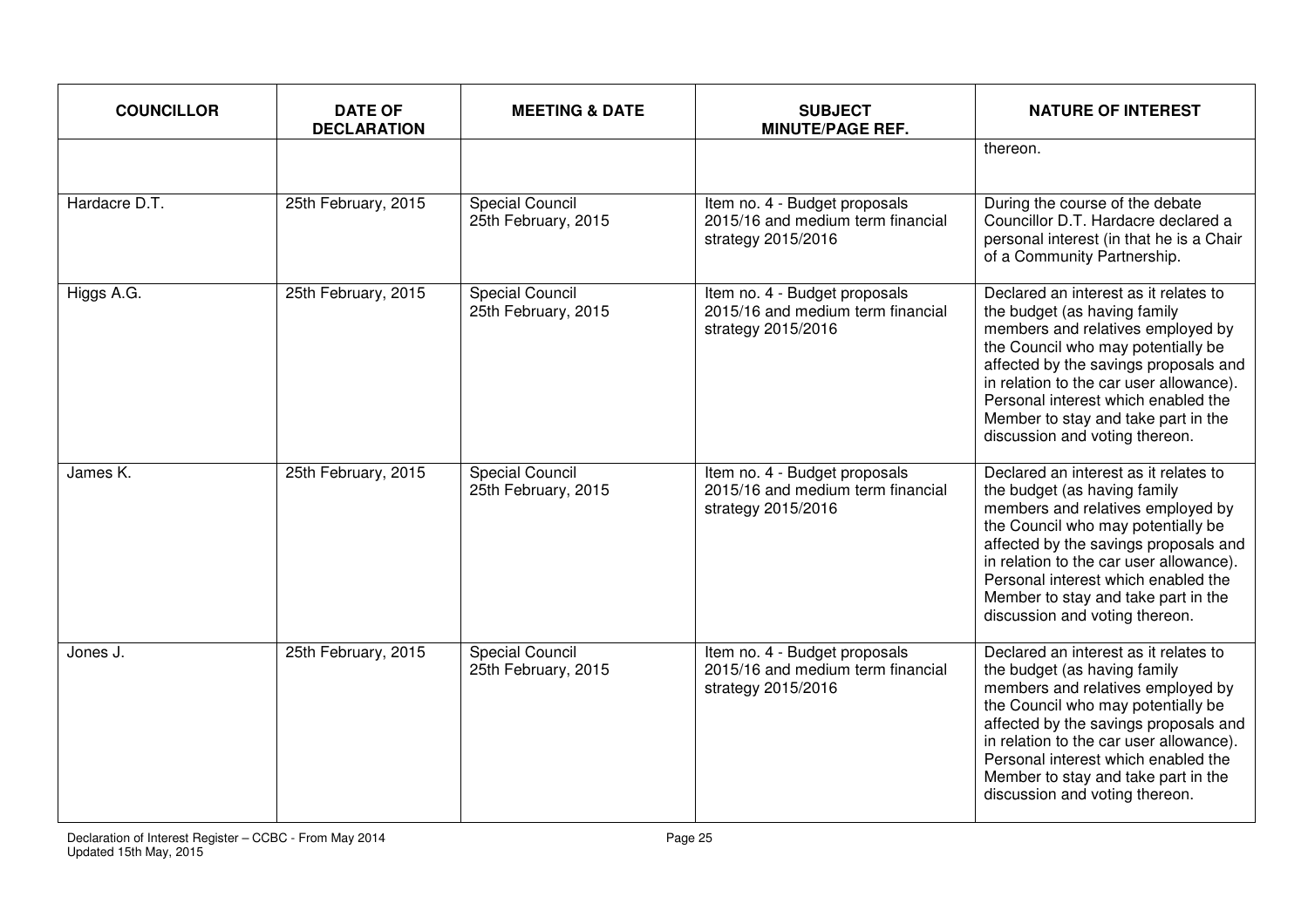| <b>COUNCILLOR</b> | <b>DATE OF</b><br><b>DECLARATION</b> | <b>MEETING &amp; DATE</b>                     | <b>SUBJECT</b><br><b>MINUTE/PAGE REF.</b>                                                | <b>NATURE OF INTEREST</b>                                                                                                                                                                                                                                                                                                                            |
|-------------------|--------------------------------------|-----------------------------------------------|------------------------------------------------------------------------------------------|------------------------------------------------------------------------------------------------------------------------------------------------------------------------------------------------------------------------------------------------------------------------------------------------------------------------------------------------------|
| Passmore R.       | 25th February, 2015                  | <b>Special Council</b><br>25th February, 2015 | Item no. 4 - Budget proposals<br>2015/16 and medium term financial<br>strategy 2015/2016 | Declared an interest as it relates to<br>the budget (as having family<br>members and relatives employed by<br>the Council who may potentially be<br>affected by the savings proposals and<br>in relation to the car user allowance).<br>Personal interest which enabled the<br>Member to stay and take part in the<br>discussion and voting thereon. |
| Prew M.J.         | 25th February, 2015                  | <b>Special Council</b><br>25th February, 2015 | Item no. 4 - Budget proposals<br>2015/16 and medium term financial<br>strategy 2015/2016 | Declared an interest as it relates to<br>the budget (as having family<br>members and relatives employed by<br>the Council who may potentially be<br>affected by the savings proposals and<br>in relation to the car user allowance).<br>Personal interest which enabled the<br>Member to stay and take part in the<br>discussion and voting thereon. |
| Poole D.V.        | 25th February, 2015                  | <b>Special Council</b><br>25th February, 2015 | Item no. 4 - Budget proposals<br>2015/16 and medium term financial<br>strategy 2015/2016 | Declared an interest as it relates to<br>the budget (as having family<br>members and relatives employed by<br>the Council who may potentially be<br>affected by the savings proposals and<br>in relation to the car user allowance).<br>Personal interest which enabled the<br>Member to stay and take part in the<br>discussion and voting thereon. |
| Reynolds K.V.     | 25th February, 2015                  | <b>Special Council</b><br>25th February, 2015 | Item no. 4 - Budget proposals<br>2015/16 and medium term financial<br>strategy 2015/2016 | Declared an interest as it relates to<br>the budget (as having family<br>members and relatives employed by<br>the Council who may potentially be<br>affected by the savings proposals and<br>in relation to the car user allowance).<br>Personal interest which enabled the<br>Member to stay and take part in the                                   |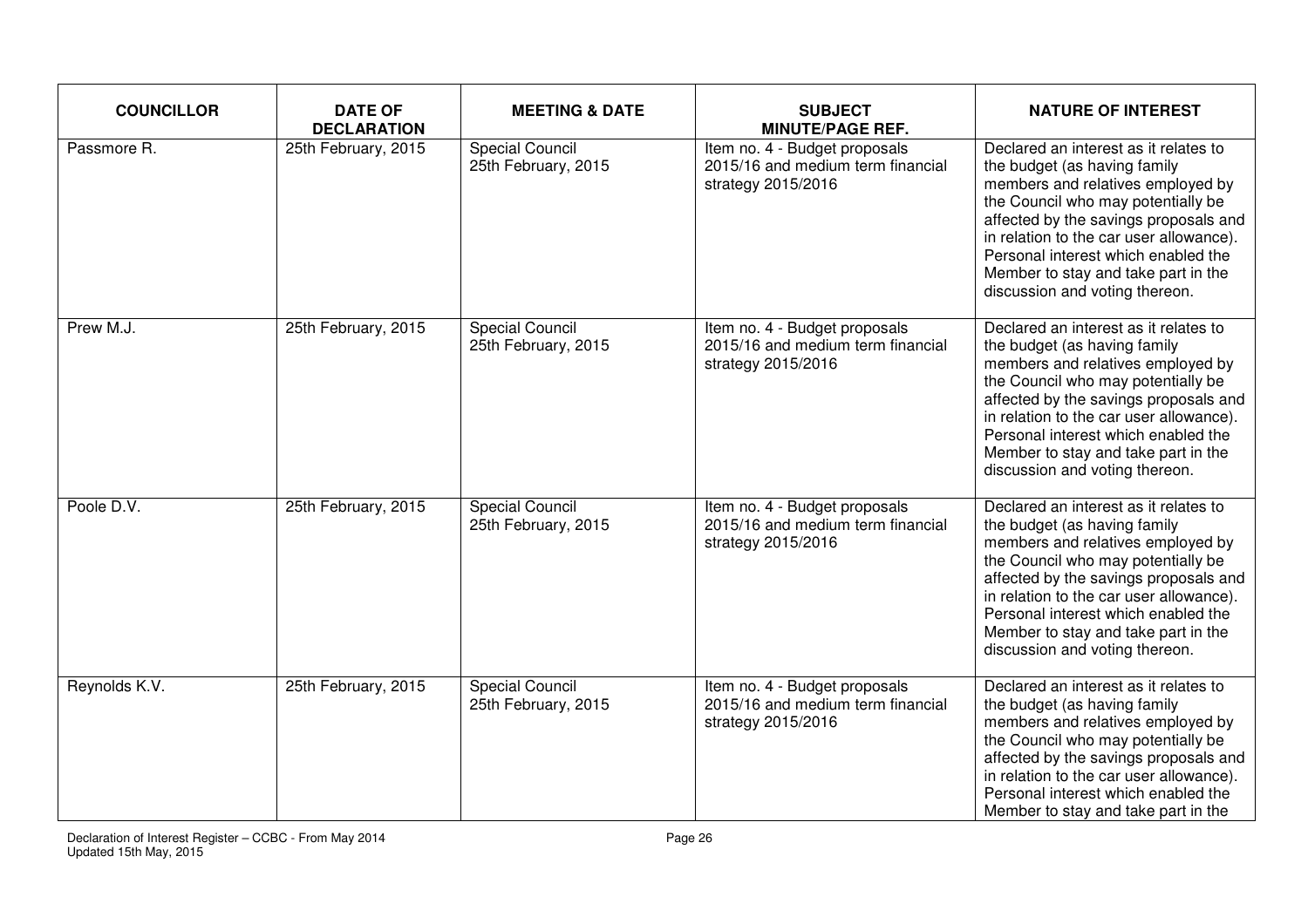| <b>COUNCILLOR</b> | <b>DATE OF</b><br><b>DECLARATION</b> | <b>MEETING &amp; DATE</b>                     | <b>SUBJECT</b><br><b>MINUTE/PAGE REF.</b>                                                | <b>NATURE OF INTEREST</b>                                                                                                                                                                                                                                                                                                                            |
|-------------------|--------------------------------------|-----------------------------------------------|------------------------------------------------------------------------------------------|------------------------------------------------------------------------------------------------------------------------------------------------------------------------------------------------------------------------------------------------------------------------------------------------------------------------------------------------------|
|                   |                                      |                                               |                                                                                          | discussion and voting thereon.                                                                                                                                                                                                                                                                                                                       |
| Williams T.J.     | 25th February, 2015                  | <b>Special Council</b><br>25th February, 2015 | Item no. 4 - Budget proposals<br>2015/16 and medium term financial<br>strategy 2015/2016 | Declared an interest as it relates to<br>the budget (as having family<br>members and relatives employed by<br>the Council who may potentially be<br>affected by the savings proposals and<br>in relation to the car user allowance).<br>Personal interest which enabled the<br>Member to stay and take part in the<br>discussion and voting thereon. |
| Woodyatt R.       | 25th February, 2015                  | <b>Special Council</b><br>25th February, 2015 | Item no. 4 - Budget proposals<br>2015/16 and medium term financial<br>strategy 2015/2016 | Declared an interest as it relates to<br>the budget (as having family<br>members and relatives employed by<br>the Council who may potentially be<br>affected by the savings proposals and<br>in relation to the car user allowance).<br>Personal interest which enabled the<br>Member to stay and take part in the<br>discussion and voting thereon. |
| Kent S.           | 25th February, 2015                  | <b>Special Council</b><br>25th February, 2015 | Item no. 4 - Budget proposals<br>2015/16 and medium term financial<br>strategy 2015/2016 | Declared a personal interest (in that<br>his mother receives a Social Services<br>provision). As it was declared a<br>personal interest was allowed to stay<br>and take part in the discussion and<br>voting thereon.                                                                                                                                |
| James M.P.        | 25th February, 2015                  | <b>Special Council</b><br>25th February, 2015 | Item no. 4 - Budget proposals<br>2015/16 and medium term financial<br>strategy 2015/2016 | During the course of the debate<br>Councillor M.P. James declared a<br>personal interest (in that he is a Chair<br>of a Community Partnership.                                                                                                                                                                                                       |
| David W.          | 9th March, 2015                      | Caerphilly SACRE -<br>9th March, 2015         | 5 - Membership Update 2014/2015 &<br>humanist request for co-option                      | Personal interest - gentleman in<br>report known to Councillor David -<br>remained in room                                                                                                                                                                                                                                                           |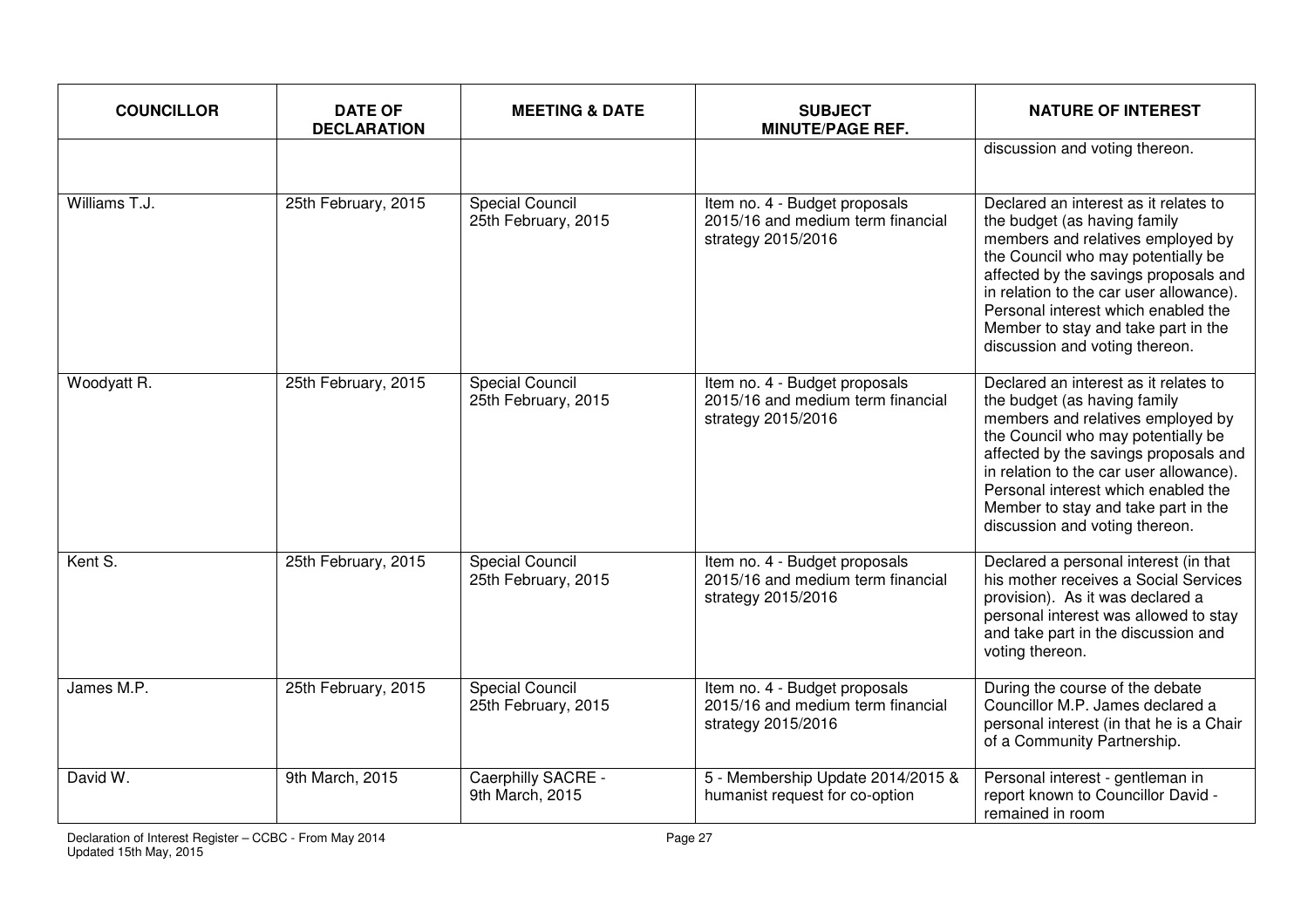| <b>COUNCILLOR</b> | <b>DATE OF</b><br><b>DECLARATION</b> | <b>MEETING &amp; DATE</b>                     | <b>SUBJECT</b><br><b>MINUTE/PAGE REF.</b> | <b>NATURE OF INTEREST</b>                                                                                                            |
|-------------------|--------------------------------------|-----------------------------------------------|-------------------------------------------|--------------------------------------------------------------------------------------------------------------------------------------|
| David W.          | 11th March, 2015                     | 11th March, 2015                              | 14/0814/LA                                | Chair of 21st Century Schools<br>Working Party and Education for Life<br>Scrutiny which made<br>recommendation for the proposed site |
| Adams M.          | 11th March, 2015                     | <b>Planning Committee</b><br>11th March, 2015 | 14/0814/LA                                | Long Association with The Proposed<br><b>School Development</b>                                                                      |
| George N.         | 11th March, 2015                     | <b>Planning Committee</b><br>11th March, 2015 | 14/0814/LA                                | Substitute Member of 21st Century<br>Schools Working Party which made<br>the recommendation for the proposed<br>site                 |
| Carter D.G.       | 11th March, 2015                     | <b>Planning Committee</b><br>11th March, 2015 | 14/0818/Full                              | On the same school Governing Body<br>as two of the main objectors                                                                    |
| Davies D.T.       | 11th March, 2015                     | <b>Planning Committee</b><br>11th March, 2015 | 14/0818/Full                              | Chairman of the SWFRS - which own<br>the land that will be sold to the<br>applicant subject to planning<br>permission                |
| Price D.          | 11th March, 2015                     | <b>Planning Committee</b><br>11th March, 2015 | 14/0818/Full                              | On the same school Governing Body<br>as two of the main objectors                                                                    |
| Andrews H.        | 11th March, 2015                     | <b>Planning Committee</b><br>11th March, 2015 | 14/0818/Full                              | Lives in very close proximity to the<br>site, so that his own home would be<br>directly affected by it.                              |
| Jones B.          | 18th March, 2015                     | Cabinet<br>18th March, 2015                   | Agenda item 10 & 9                        | She is a Council tenant                                                                                                              |
| Poole D.V.        | 25th March, 2015                     | <b>Special Cabinet</b><br>25th March, 2015    | 4 - Education Capital 2015/16             | Governing body of Pengam School<br>and Fleur De Lis                                                                                  |
| Woodyatt R.       | 25th March, 2015                     | <b>Special Cabinet</b><br>25th March, 2015    | 4 - Education Capital 2015/16             | On Governing Body of<br>Maesycwmmer School                                                                                           |